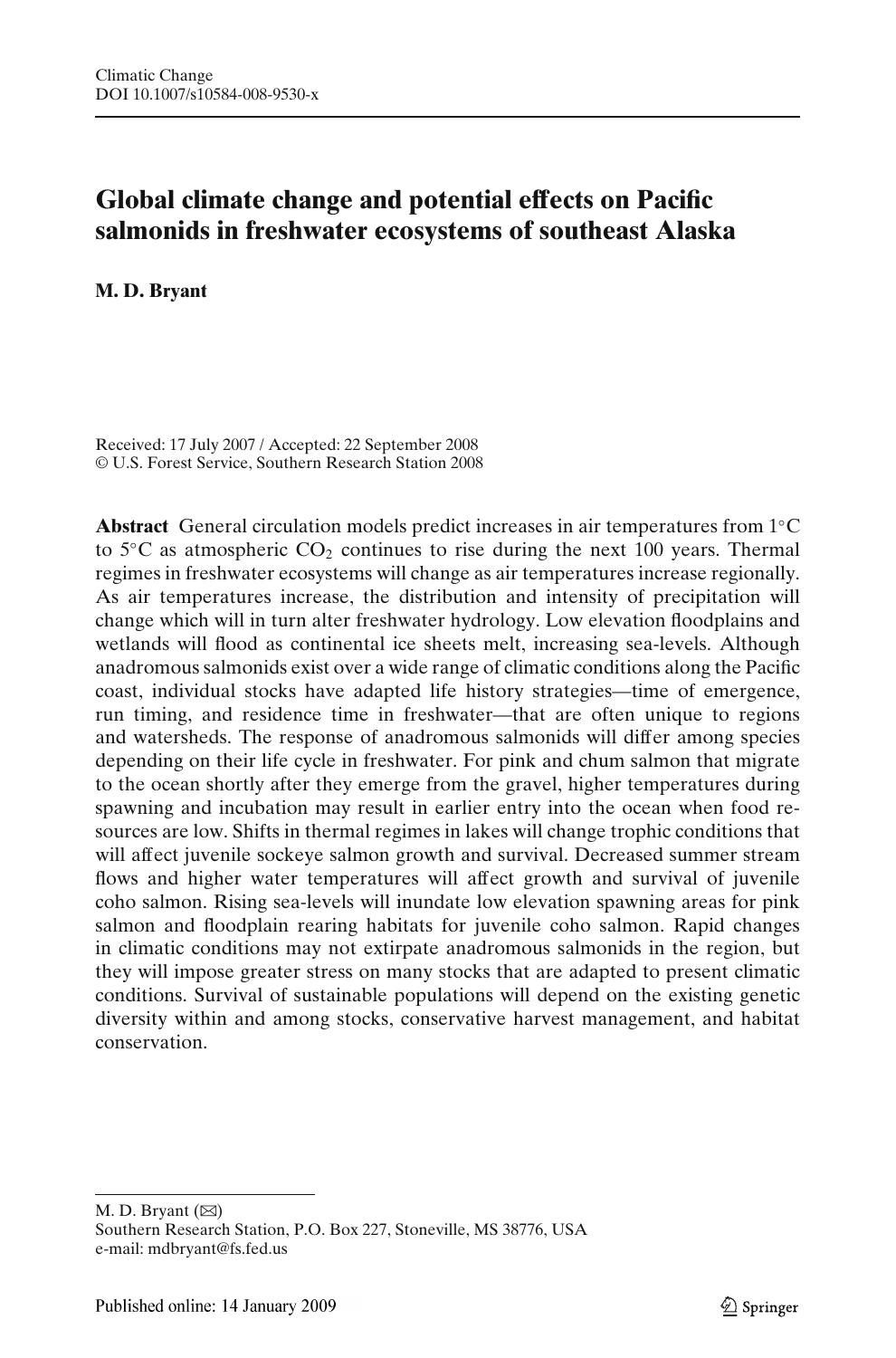## **1 Introduction**

Global temperatures are increasingly driven by greenhouse gas accumulation over the last 50 years (IPC[C](#page-21-0) [2007](#page-21-0)). The response of Pacific salmon in Alaska to climate change is of ecological and social consequence. Alaska supports the greatest proportion of salmon harvested along the west coast of North America (Clark et al[.](#page-19-0) [2006;](#page-19-0) Meacham and Clar[k](#page-21-0) [1994;](#page-21-0) Howe et al[.](#page-21-0) [2001](#page-21-0); Shaul et al[.](#page-23-0) [2003](#page-23-0)). In contrast to most salmon stocks along the west coast of the US, most stocks in southeast Alaska maintain sustainable harvests and escapements (Baker et al[.](#page-18-0) [1996;](#page-18-0) Halupka et al[.](#page-20-0) [2000\)](#page-20-0). The condition of salmon stocks in Alaska can be attributed largely to the absence dams, agriculture, and urbanization that have contributed to the decline of salmon stocks elsewhere (Nehlso[n](#page-22-0) [1997](#page-22-0)). Over-harvest has been an issue in the past in southeast Alaska (Meacham and Clar[k](#page-21-0) [1994](#page-21-0)) and in some watersheds and timber harvest has been and is still a concern (Koski et al[.](#page-21-0) [1966;](#page-21-0) Murphy et al[.](#page-22-0) [1986](#page-22-0); Thedinga et al[.](#page-23-0) [1989\)](#page-23-0). However, the large land base, low human population, and numerous intact watersheds throughout southeast Alaska mitigate these effects on a regionwide scale (Bryan[t](#page-19-0) and Everest [1998\)](#page-19-0). Furthermore, the large number of stocks in southeast Alaska represents an immense genetic reservoir that provides resiliency across the region for anadromous salmonid stocks (Halupka et al[.](#page-20-0) [2003](#page-20-0)). The genetic diversity is manifested in a wide range of phenotypic adaptations to both small and large scale features. This biocomplexity is an important factor in the resilience of salmon stocks to a range of natural and anthropogenic disturbances (Hilborn et al[.](#page-20-0) [2003\)](#page-20-0).

The genetic and phenotypic diversity represents stocks that have adapted over centuries to environmental conditions particular to geographic location—north to south, mainland to island, east to west—and watershed conditions (Halupka et al[.](#page-20-0) [2000\)](#page-20-0). The physical geometry of watersheds and landscapes provides a template for some of these differences as does stock separation and isolation (Waple[s](#page-23-0) [1991\)](#page-23-0). In addition to these, climatic factors play an important role in the development of specific stock characteristics. Temperature and hydrology control several critical stages in the life cycle of salmonids. During periods of rapid climate change, these can have significant effects on anadromous salmonid populations.

Southeast Alaska supports a diverse set of salmonids that depend on freshwater ecosystems. The five Pacific salmon include pink (*Oncorhynchus gorbuscha*), chum (*O*. *keta*), coho (*O*. *kisutch*), sockeye (*O*. *nerka*), and chinook (*O*. *tshawytscha*) salmon. These form the basis of a significant commercial, sport, and subsistence fishery. Steelhead and rainbow trout (*O*. *mykiss*), cutthroat trout (*O*. *clarki*), Dolly Varden (*Salvelinus malma*) are important in varying degrees to both sport and subsistence fisheries. These fish employ a wide range of life histories and their response to climate change will be complex and differ among species.

Life history strategies of anadromous salmonids in Alaska separate into two groups on the basis of how they use the freshwater environment (Groot and Margoli[s](#page-20-0) [1991\)](#page-20-0). Pink and chum salmon spawn in freshwater and the fry emerge from the gravel from April through May and migrate to the ocean in a few weeks (Fig. [1\)](#page-2-0). Pink and chum salmon often spawn in the lower reaches of rivers; however, some chum salmon may migrate considerable distances upstream in rivers such as the Yukon and Frazier (Sal[o](#page-22-0) [1991\)](#page-22-0). Sockeye, Chinook, and coho salmon spawn in freshwater, but the fry typically spend one or more years in freshwater after they emerge from the gravel.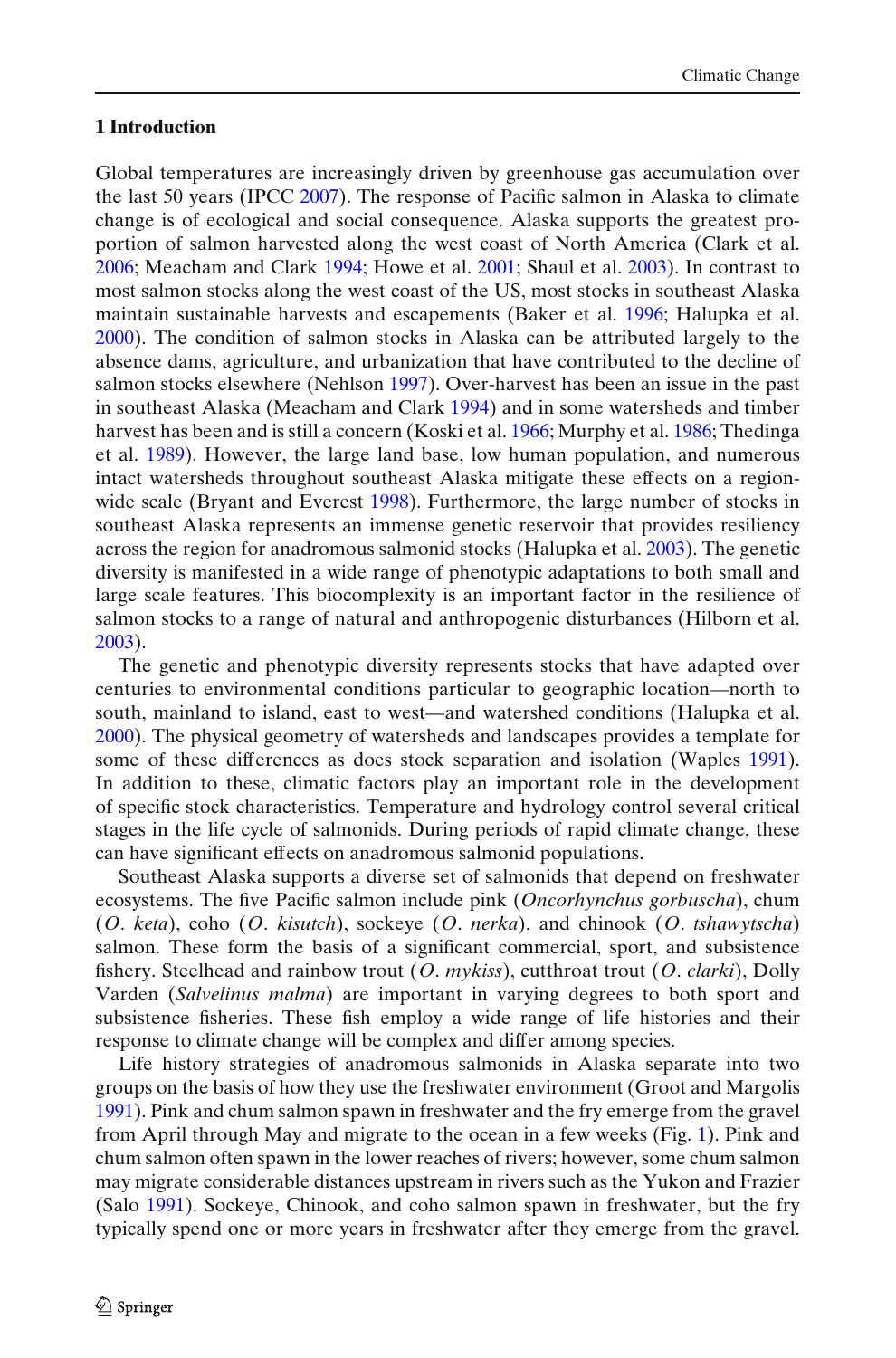<span id="page-2-0"></span>

**Fig. 1** Life cycle strategies of the five species of salmon (*Oncorhynchus*) found in southeast Alaska with those that rear in freshwater and those that migrate directly to the ocean

As a general pattern, Chinook salmon spawn in large rivers, coho salmon use small streams and sockeye salmon spawn in streams associated with lakes and to a lesser degree along lake margins. Juvenile sockeye salmon usually rear in lakes from 1 to 2 years (Burgne[r](#page-19-0) [1991](#page-19-0); Quin[n](#page-22-0) [2005\)](#page-22-0).

Extreme variation occurs within the group, for example, some coho salmon juveniles may use lakes (Bryant et al[.](#page-19-0) [1996\)](#page-19-0). Some Chinook and sockeye stocks have subgroups that may migrate to the ocean shortly after emergence (Groot and Margoli[s](#page-20-0) [1991\)](#page-20-0). Small populations of Chinook salmon are found in some small streams on Admiralty Island (Halupka et al[.](#page-20-0) [2000\)](#page-20-0). Scott and Crossma[n](#page-23-0) [\(1973\)](#page-23-0) and Mecklenburg et al[.](#page-21-0) [\(2002](#page-21-0)) describe the various life histories for each group. These variations are significant in as much as they illustrate the plasticity of salmonids to adapt to a range of environmental conditions and may be important in an environment of rapidly changing climatic conditions.

Salmon populations respond to variation in climate patterns in the marine environment (Beamish et al[.](#page-18-0) [1999](#page-18-0)). Ocean temperatures driven by the Pacific Decadal Oscillation (PDO) have been shown to affect their survival (Hare and Mantu[a](#page-20-0) [2000;](#page-20-0) Mueter et al[.](#page-21-0) [2002\)](#page-21-0). Among other things, their results indicated that northern stocks, including Alaska, had higher survival rates during warmer periods, whereas, the southern stocks had lower early marine survival during warm periods. Similar results are reported by Hare et al[.](#page-20-0) [\(1999\)](#page-20-0). Sockeye salmon average length appeared to decrease with increasing temperatures (Pyper and Peterma[n](#page-22-0) [1999\)](#page-22-0). However, ocean surveys of salmon populations suggest that thermal boundaries limit southern feeding areas in the Pacific Ocean. As the warm thermal boundary moves northward with global warming, ocean foraging area will decrease (Welch et al. [1998a,](#page-24-0) [b\)](#page-24-0).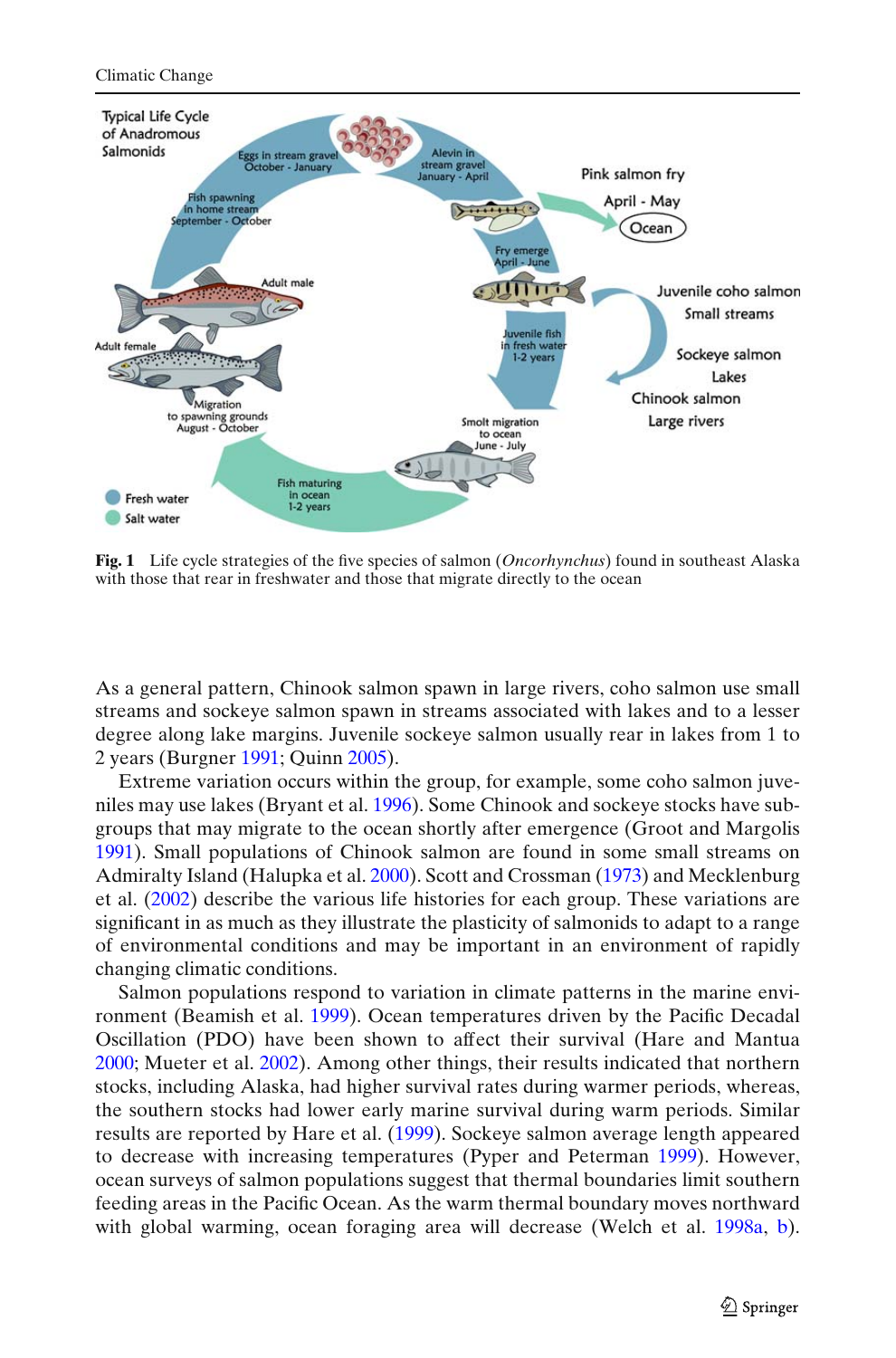Similar studies of the effects of changes in temperature regimes on Pacific salmon populations in the freshwater environment are limited.

This assessment examines potential responses of the five species of Pacific salmon found in southeast Alaska to climate change. The focus is on the freshwater phase of the life cycle of each species and potential effects of climatic changes. The three major climate change variables are temperature, precipitation (hydrology), and sea level. The purpose of this assessment is to identify potential effects and responses by each species, and to propose questions that can be used to quantitatively evaluate some of the effects and responses. Although the emphasis of the assessment and examples of potential effects are drawn from Pacific salmon stocks in southeast Alaska, the responses and effects may apply to stocks throughout their range. In regions where stocks are stressed potential responses may be more severe.

#### **2 Climate change scenarios**

Most assessments of the effects of climate change on both marine and freshwater ecosystems are based on general circulation models (GCM) that are large scale and complex (Smith and Tirpa[k](#page-23-0) [1989;](#page-23-0) Kalkstei[n](#page-21-0) [1991](#page-21-0); IPC[C](#page-21-0) [2007](#page-21-0)). Hauer et al[.](#page-20-0) [\(1997](#page-20-0)) discuss the limitations of these models in their examination of climate change and freshwater ecosystems of the Rocky Mountain region of the USA. They use a methodology that nests GCMs into regional climate models (RCM) to simulate climate changes for their assessment of freshwater ecosystems of the Rocky Mountain region. In all scenarios commonly used in GCMs, increasing concentrations of  $CO<sub>2</sub>$  in the atmosphere result in increased atmospheric temperatures (Magnuson et al[.](#page-21-0) [1990](#page-21-0); Hauer et al[.](#page-20-0) [1997;](#page-20-0) Schindle[r](#page-23-0) [1997](#page-23-0)). A RCM specific for Southeast Alaska is needed, but GCMs generally predict an increase from 1◦C to 4.5◦C during the next 100 years and that the effect will be greater near polar regions (Hengevel[d](#page-20-0) [1990](#page-20-0)).

Three major effects are likely from increasing atmospheric temperatures. Temperatures in ocean and freshwater habitats will increase, precipitation intensity and distribution will change, and sea level will rise. The response of precipitation depends on location and season. Inland regions may experience increased drought, whereas, coastal regions may receive more rain during the fall and winter. One scenario suggests that intensity of rainfall is likely to increase (Trenbert[h](#page-23-0) [1999](#page-23-0)). Changes in winter snow pack and the time of spring melt will also occur (Stewart et al[.](#page-23-0) [2004\)](#page-23-0). As ocean temperatures increase, sea level is projected to increase (Wigley and Rape[r](#page-24-0) [1993\)](#page-24-0). However, the increase of sea level relative to land is complicated by isostatic rebound (Peltie[r](#page-22-0) [2001\)](#page-22-0).

Changes in temperature and precipitation are likely to have important consequences in freshwater ecosystems. In their systematic assessment of the effects of climate change in freshwater ecosystems of the Rocky Mountains, USA, Hauer et al[.](#page-20-0) [\(1997](#page-20-0)) identify changes in community structure as temperatures increase in both streams and lakes with elimination or isolation of cold water fish species. They also point to the intensification of anthropogenic effects that include habitat degradation and introduction of non-native species. Eaton and Schelle[r](#page-19-0) [\(1996](#page-19-0)) estimate that habitat for cold and cool water fish could be reduced by about 50% under most scenarios in US streams. Using a bioenergetics model, McDonald et al[.](#page-21-0) [\(1996\)](#page-21-0) predicted a substantial decrease in lake trout in a lake in northern Alaska resulting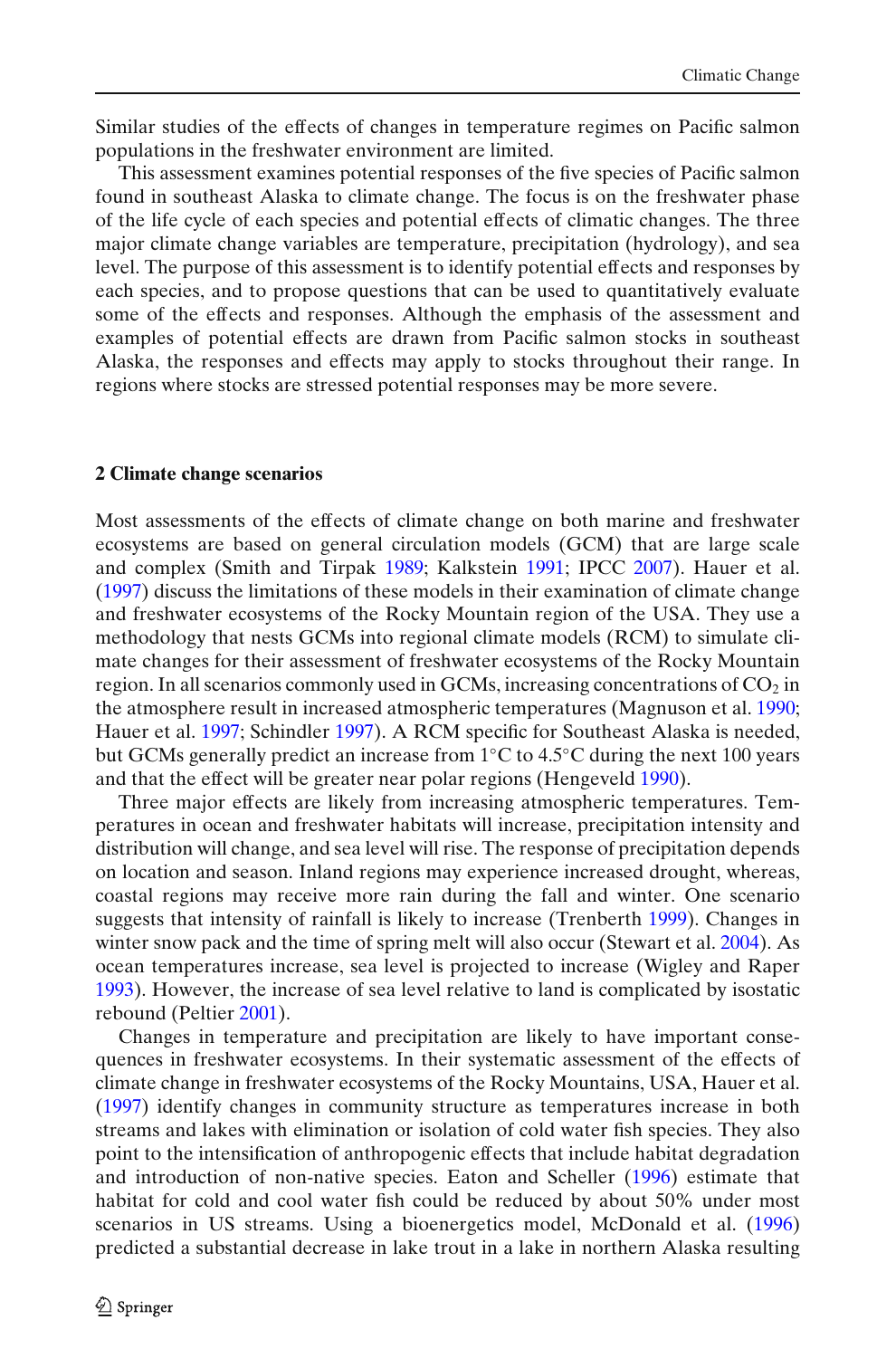<span id="page-4-0"></span>from increased metabolic demands from higher temperatures accompanied by either reduction or no increase in food supply available to young of the year trout. In streams, increases in thermal regimes may reduce or eliminate cold water pool refuges important during the summer for cold water fish (Bagiun et al[.](#page-18-0) [2000\)](#page-18-0).

Various GCMs predict that mean temperatures will increase and most studies that examine fish response to an increase in temperatures within the predicted ranges show a trend of decreasing thermal habitat for cold water fish in both lakes and streams (Hauer et al[.](#page-20-0) [1997](#page-20-0); McDonald et al[.](#page-21-0) [1996;](#page-21-0) Meisne[r](#page-21-0) [1990](#page-21-0); Schindle[r](#page-23-0) [1997\)](#page-23-0). In southeast Alaska, stream water temperatures range from freezing to about 20◦C and generally are less than  $10°C$  in most streams during most of the year (Fig. 2). Anadromous salmon in southeast Alaska are cold water species and have spawning, incubation, and growth characteristics that are tuned to these temperature ranges (e.g. Hodgson and Quin[n](#page-20-0) [2002](#page-20-0)).

Precipitation directly influences hydrology, and stream and river discharges respond to precipitation. Salmonid life histories are intimately connected to discharge timing and stage in streams and rivers. Spawning generally occurs during periods of high flows for most species and changes in discharge patterns can adversely affect spawning success (Moscrip and Montgomer[y](#page-21-0) [1997](#page-21-0)). Coho salmon production has been shown to be [r](#page-23-0)elated to discharge (Smoker [1955\)](#page-23-0). Timing of high flows is critical both to spawning migration and to emigration of smolt in the spring and spring discharge regimes are often highly dependent on snow accumulations during the winter (Mote et al[.](#page-21-0) [2003;](#page-21-0) Lawson et al[.](#page-21-0) [2004](#page-21-0); Stewart et al[.](#page-23-0) [2004](#page-23-0)). Summer habitats are maintained by suitable flow regimes for stream rearing species and fall freshets provide access to off-channel refuges for over-winter habitats (Peterso[n](#page-22-0) [1982\)](#page-22-0). Poff and Alla[n](#page-22-0) [\(1995\)](#page-22-0) found ecological relationships between fish assemblages and stream flow variability, which would be modified with changes in hydrological regimes induced by climate change. Alterations in stream flows may also affect lake catchments. Schindle[r](#page-23-0) [\(1997](#page-23-0)) suggests that acidification may occur in streams accompanied by alkalization of lakes with decreasing discharge regimes, depending upon the surrounding geochemistry of the land base.

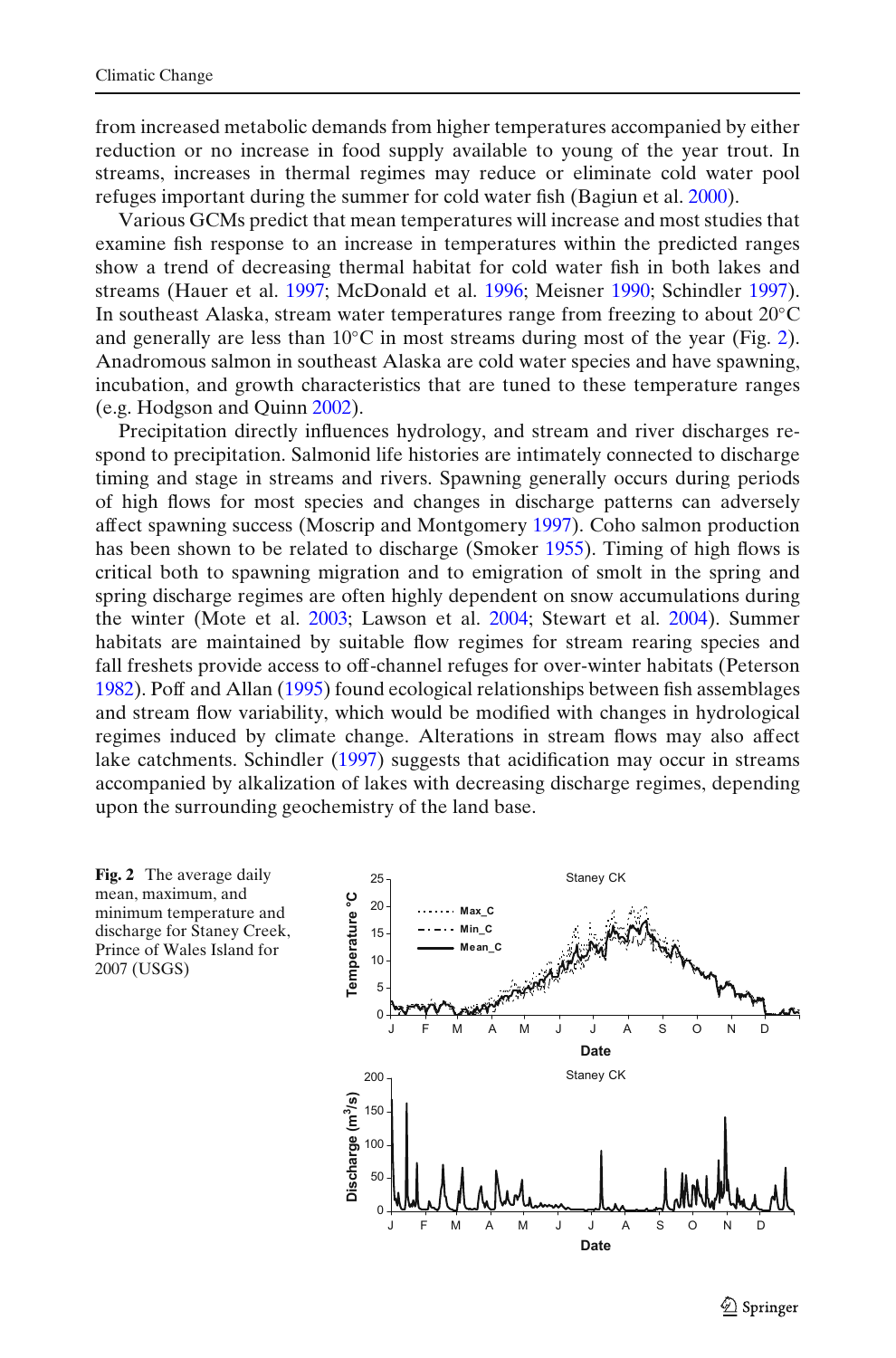Shifts in the amount, intensity, and form (snow vs. rain) of precipitation will alter the hydrological regimes of streams in southeast Alaska. Warming trends will also affect streams and rivers fed by glaciers. Most aspects of the life history of salmon are linked to hydrological patterns and seasonal freshets. Pacific salmon spawn during periods of high flows during the fall and fry migrate to the ocean as spring flows increase with snowmelt. Species rearing in fresh water depend on maintenance flows during the summer that may be sustained by snow melt and ground water sources that depend on snow melt at higher elevations (Hauer et al[.](#page-20-0) [1997](#page-20-0); Harr and McCoriso[n](#page-20-0) [1979\)](#page-20-0). The terrain in southeast Alaska is mountainous and weather patterns can be highly localized; however, stream and river discharge patterns are linked to precipitation and climatic events (Neal et al[.](#page-22-0) [2002\)](#page-22-0). Neal et al[.](#page-22-0) [\(2002\)](#page-22-0) observed lower summer flows and higher winter flows in an old-growth river in southeast Alaska for warmer periods than colder periods during Pacific Decadal Oscillations (PDO). A similar response could be expected with warmer atmospheric temperatures as a result of global climate change.

Sea level is linked to climate change and is projected to increase with global warming (Warrick et al[.](#page-19-0) [1993;](#page-24-0) Douglas et al. [2001\)](#page-19-0). A wide range of factors can influence sea level and historical evidence reviewed by Gornit[z](#page-20-0) [\(1993\)](#page-20-0) shows substantial variation in mean sea level during the past 200 years. Predictions of net increase in sea level vary widely and are likely to vary locally with glacio-isostatic and tectonic activity (Gornit[z](#page-20-0) [1995\)](#page-20-0). Most of the increase in sea level is expected to occur from melting of the large land-based ice sheets in Greenland and Antarctica (Alley et al[.](#page-18-0) [2005\)](#page-18-0). They predict an increase of about 70 m if these completely melted; however, more common ranges are from no change to slightly more than 1 m by 2100 (Neumann et al[.](#page-22-0) [2000\)](#page-22-0). More recent models indicate that sea-level may increase between 0.5 and 1.4 m by 2100 (Rahmstor[f](#page-22-0) [2007\)](#page-22-0). The response of sea-level to atmospheric temperature increase is complex and may exceed current projections.

Neumann et al[.](#page-22-0)  $(2000)$  $(2000)$  cite assessments that estimate flooding of 18,000 km<sup>2</sup> of coast land in the US with an increase in sea level of  $0.5$  and  $35,000$  km<sup>2</sup> with an increase of 1.0 m of sea level. The social and economic consequences are huge and the effects on wetlands and associated ecosystems are substantial (Titu[s](#page-23-0) [1990](#page-23-0)). Galbraith et al[.](#page-20-0) [\(2002](#page-20-0)), using a series of rates of increase in sea level over 100 years, predicted a loss of 20% to 70% of habitat for shore birds at four sites along the coast of the US. In coastal freshwater ecosystems, changes in mean sea level can affect salmonids in freshwater habitats. A large proportion of both spawning and rearing habitat for anadromous salmonids occurs in low elevation flood plains that could be flooded by rapid increases in mean sea level.

Rising sea levels will flood low elevation habitats converting freshwater habitats into brackish or saline environments (Titu[s](#page-23-0) [1990](#page-23-0)). Habitats above the immediate effects of flooding will become inter-tidal and subject to periodic tidal flooding and pulses of saline water. Habitats not directly affected by incursion of salt water and tides are likely to be affected by channel readjustment resulting from changes in sediment deposition or scour (Blum and Tornqvis[t](#page-19-0) [2000](#page-19-0)). In other geographic locations, loss of wetlands through rising sea level may be compensated by conversion of low gradient uplands (Titu[s](#page-23-0) [1990](#page-23-0)). Throughout most of southeast Alaska, the terrain is precipitous and rises rapidly to elevations above 1,000 m from coastal margins (Nowacki et al[.](#page-22-0) [2001\)](#page-22-0) and replacement of low gradient habitats along coastal margins is not likely to compensate for habitats lost to marine incursions (Fig. [3\)](#page-6-0).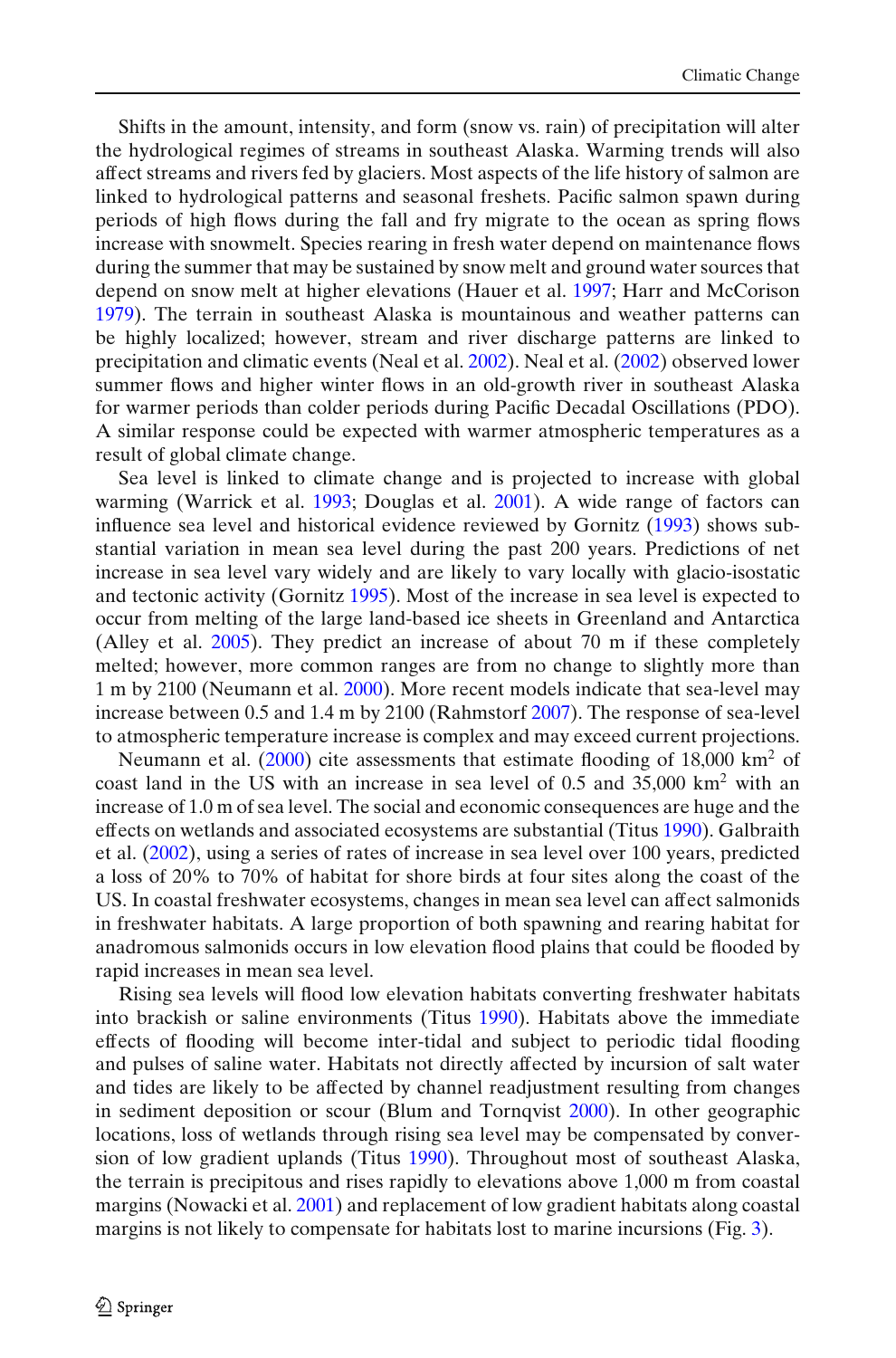<span id="page-6-0"></span>

**Fig. 3** Southeast Alaska topography from shuttle radar topography with elevations 20 m (best DEM resolution for all of southeast Alaska is 20 m) *shaded dark gray* and intertidal area *shaded light gray*

In Alaska, the amount of increase relative to the present land mass is complicated by glacio-isostatic rebound and tectonic activity such as the 1964 earthquake. Glacio-isostatic rebound also varies from location to location throughout southeast Alaska (Larsen et al[.](#page-21-0) [2005\)](#page-21-0). In recently de-glaciated areas such as Glacier Bay, land emergence with respect to sea-level has been reported at 3.96 cm/year (Hicks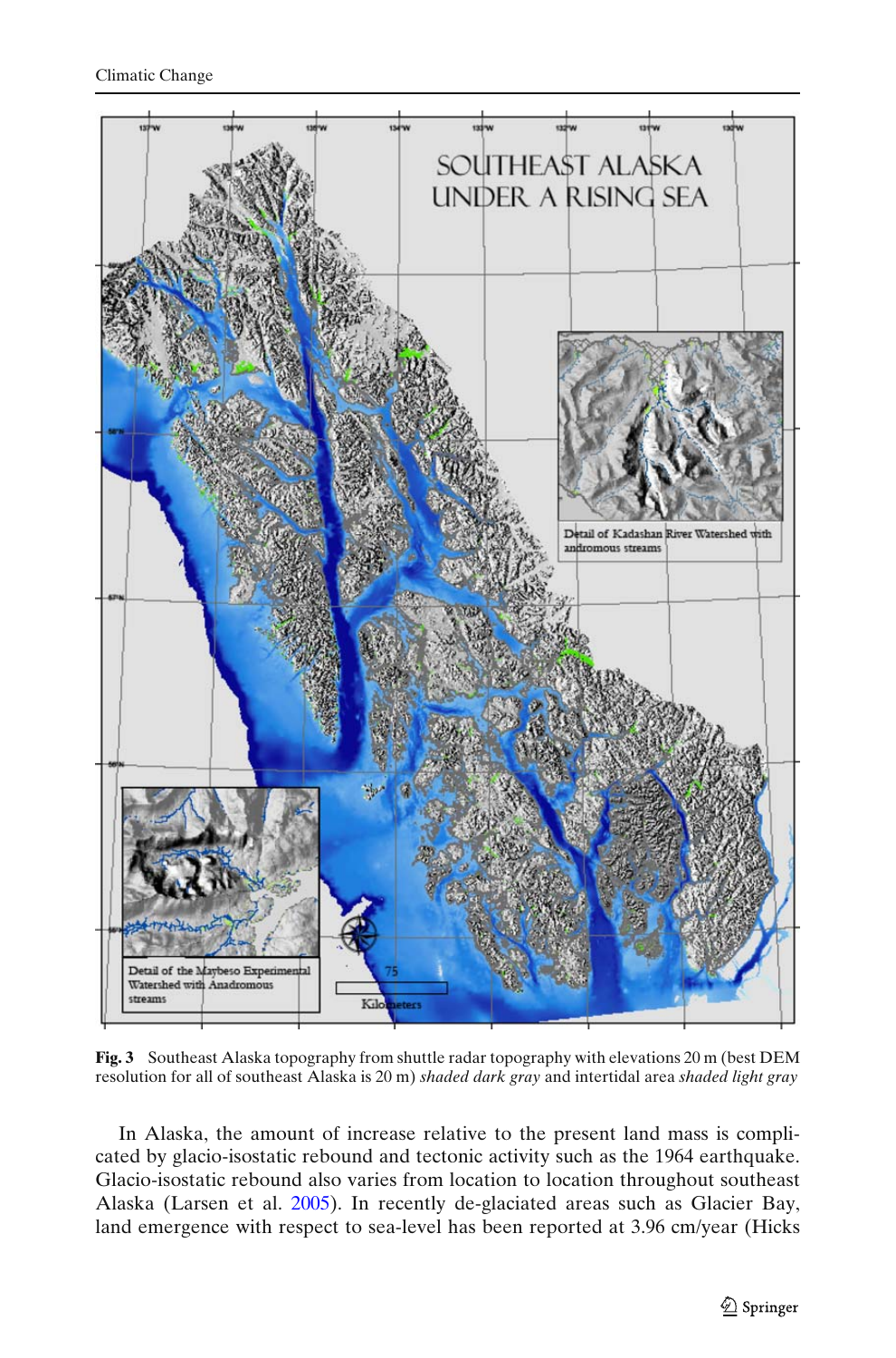and Shofno[s](#page-20-0) [1965](#page-20-0)). Recent observations show uplift of 10 mm/year near Glacier Bay decreasing southward to 2 mm/year, varying from location to location (Larsen et al[.](#page-21-0) [2005](#page-21-0)). Therefore, prediction of the actual increase (or decrease) of sea level in relation to land is difficult.

Each salmon species in southeast Alaska has a unique life history that can be affected in different ways and intensity by rapid changes in environmental conditions. Some effects are likely to be common across two or more species and some effects may be more severe on one species than another.

#### **3 Potential consequences of climate change on salmonids**

#### 3.1 Pink and chum salmon

Pink and chum salmon enter freshwater to spawn during the late summer when stream temperatures are close to the maximum for the season. Mean run times (approximately the peak time of entry into freshwater) range from July 25 through September 10 (Halupka et al[.](#page-20-0) [2000](#page-20-0)). Usually the highest temperatures occur during August and begin to decrease in September. In more southern streams such as Staney Creek temperature can exceed  $20\degree$ C (Fig. [2\)](#page-4-0). They enter streams in large numbers over several weeks where they often hold in deep pools and move upstream following periods of rain and pulses in stream flow. The consequences of increasing temperatures are inter-related with decreases in summer precipitation and low flow. Low flows will delay migration and fish will hold in pools at various locations in freshwater and inter-tidal areas. Low flows and high temperatures usually coincide in August (Fig. [2\)](#page-4-0). During periods of low flows extending for several weeks, the combination of high temperatures, low flows, and high fish density rapidly depletes dissolved oxygen content of stream water leading to high pre-spawning mortality (Murph[y](#page-22-0) [1985](#page-22-0); Pentec Environmenta[l](#page-22-0) [1991\)](#page-22-0). Under present temperature regimes, large pre-spawner mortality events are not common occurrences and generally occur in the southern region of southeast Alaska. As temperatures increase and summer flows decrease, these events are likely to become more common and occur in more northern watersheds of southeast Alaska.

Pink and chum salmon fry migrate to the ocean shortly after they emerge from the gravel (Hear[d](#page-20-0) [1991](#page-20-0); Sal[o](#page-22-0) [1991](#page-22-0)). Time of emergence is related to temperature during incubation (see references in Heard [1991](#page-20-0) and Salo [1991\)](#page-22-0) and changes during the early part of incubation can affect time of emergence. Fry of both species migrate to the ocean in large schools, particularly pink salmon, at small size  $(<50$  mm). Timing of their migration is generally thought to be related to food resources in inter-tidal areas (Mortensen et al. [1999](#page-21-0) and references cited therein). As temperatures increase, egg incubation rates will increase and time to emergence and migration will decrease for both species and entry into the ocean will occur earlier in the season. Presently, both species enter the near shore marine environment beginning in late March and continuing through May when productivity is higher than in January or February. Early entry into the marine environment when food resources are low or absent will decrease growth and survival. Spawning later in the season may compensate for shorter incubation times.

Landslides, debris avalanches, and mass soil movement can have severe consequences on salmon eggs and embryo during their residence in streambeds (Everest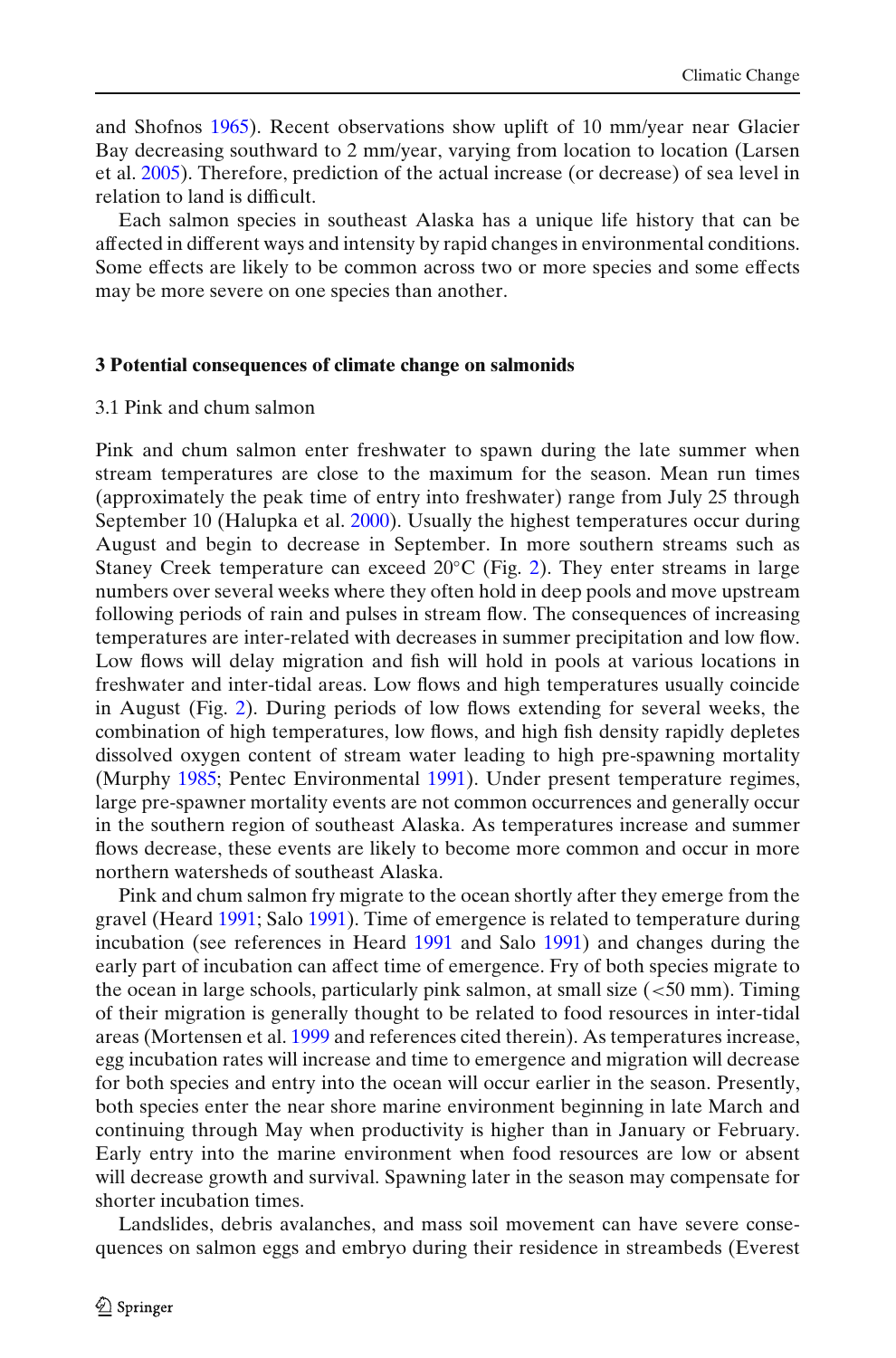and Meeha[n](#page-20-0) [1981](#page-20-0); Tripp and Pouli[n](#page-23-0) [1986a;](#page-23-0) Swanson et al[.](#page-23-0) [1987](#page-23-0)). In southeast Alaska, these events are closely associated with intense rainfall on saturated soils (Swansto[n](#page-23-0) [1970;](#page-23-0) Johnson et al[.](#page-21-0) [2000\)](#page-21-0). A frequent outcome of several global climate change models is a shift to more frequent high intensity precipitation events where precipitation increases (Hauer et al[.](#page-20-0) [1997;](#page-20-0) Melack et al[.](#page-21-0) [1997;](#page-21-0) Trenbert[h](#page-23-0) [1999](#page-23-0)). In erosion prone landscapes, landslides and mass failures are likely to increase, which will increase egg and embryo mortality as landslides scour redds where they run through spawning locations and deposit fine sediment on downstream locations (Lisle [1989;](#page-21-0) Swanson et al. [1987;](#page-23-0) Tripp and Poulin [1986a](#page-23-0), [b\)](#page-23-0).

Pink and chum salmon that spawn in low salinity inter-tidal reaches of rivers or in the lower reaches of rivers and streams will be susceptible to changes in sea level and tidal influence even with relatively small changes. As sea level rises the deposition zones for sediment at the river outfall will change (Blum and Tornqvis[t](#page-19-0) [2000](#page-19-0)). The response is complicated by basin morphology, upslope sediment supply, and local ra[t](#page-19-0)es of isostatic rebound or subsidence (Blum and Tornqvist [2000](#page-19-0)). These processes will affect spawning locations used by pink and chum salmon that spawn in the lower reaches of rivers.

#### 3.2 Sockeye salmon

Small populations, relative to those in western Alaska, of sockeye salmon occur throughout southeast Alaska in watersheds with lakes of varying sizes. They usually enter freshwater to spawn from late summer through early fall. However, they usually enter and hold in lakes before they spawn in streams. Some may spawn along lake margins. Mean summer temperatures in lakes throughout Alaska seldom rise above 14◦C and are below 10◦C most of the time (Cartwright et al[.](#page-19-0) [1998](#page-19-0); Rogers and Roger[s](#page-22-0) [1998](#page-22-0); Westley and Hilbor[n](#page-24-0) [2006\)](#page-24-0). Changes in temperature and discharge regimes may shift spawning timing and time of emergence of sockeye fry with unknown effects on growth and survival. Low flows may impede access to lakes and spawning locations. Higher water temperatures in lakes can also increase stress on adult sockeye holding in lakes. More high intensity rainfall events in the fall that increase the number of landslides in upstream high gradients streams will increase sediment deposition in both spawning streams and in lakes where sockeye rear.

Temperature increases are likely to affect growth and survival of sockeye fry that rear in lakes for one to two summers. Increasing temperature in the epilimnion zone may increase growth rates for juvenile salmonids. McDonald et al[.](#page-21-0) [\(1996\)](#page-21-0) found that food requirements for young-of-the-year lake trout increased as metabolic requirements increased with temperature in a lake in interior Alaska. However, food resources (zooplankton) did not increase and their model predicted a decline in lake trout populations with increasing temperature. Similar studies have not been done for lake rearing sockeye salmon. Climate changes can also affect the trophic structure of lakes. Winder and Schindle[r](#page-24-0) [\(2004\)](#page-24-0) observed shifts in the time of vernal and autumnal mixing and the length of summer stratification associated with PDOs. The time of stratification increased and vernal mixing occurred earlier with increasing temperature in PDO cycles. Spring peak in phytoplankton and zooplankton shifted with changes in the thermal dynamics of Lake Washington.

The effects of changes in precipitation and hydrology on lake rearing sockeye are likely to be less direct, but may affect nutrient dynamics, turbidity, and temperature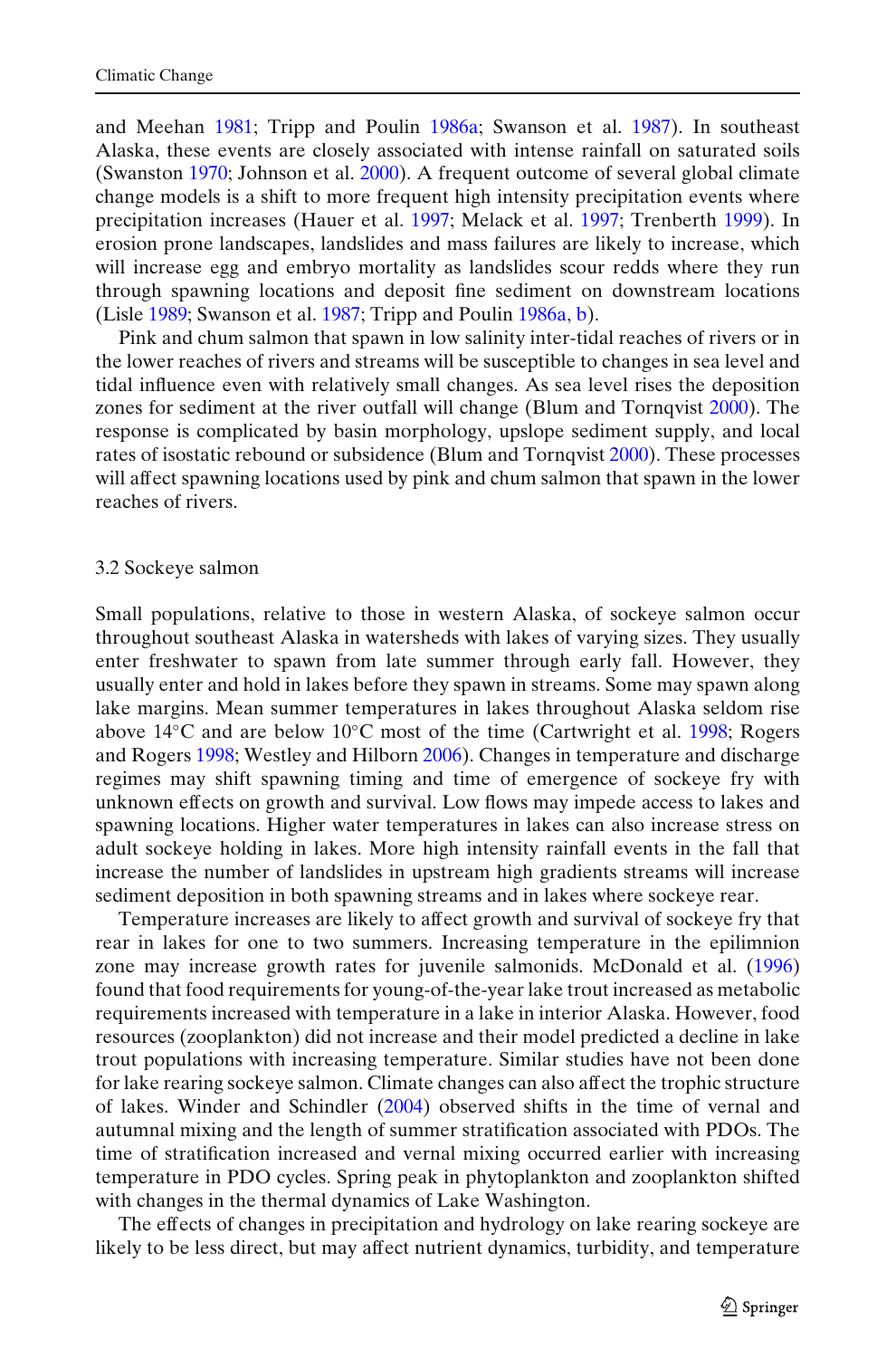regimes which in turn will affect productivity. Carpenter et al[.](#page-19-0) [\(1992\)](#page-19-0) discuss the effects of water renewal on lake ecosystems. Increased precipitation can increase nutrient inputs and amplify anthropogenic disturbances such as urban and agricultural runoff. Decreased precipitation and increased evaporation may increase concentrations of chemicals and nutrients resulting in increased primary production. Coupled with decreased water turn-over, this could lead to severe reductions in hypolimnetic oxygen. Although most of the severe anthropogenic effects are absent in southeast Alaska, greater evaporation and lower water replacement can magnify acidification in lakes. This could have significant consequences for sockeye salmon rearing in lakes located in watersheds of southeast Alaska with large areas of acidic wetlands.

Predation can have a substantial effect on juvenile sockeye salmon in lakes (Cartwright et al[.](#page-19-0) [1998](#page-19-0)). Alterations in the trophic status of lakes may also change dynamics of other species. The effect of higher temperatures in Alaskan lakes on cutthroat trout is not known; however, higher temperatures may increase metabolic requirements for cutthroat trout and increase predation rates on juvenile sockeye salmon.

Small lakes throughout southeast Alaska that support populations of sockeye salmon are located near salt water and are often connected to salt water by short streams. As the sea level rises, lakes at lower elevations may be subject to salt water intrusion as higher tidal cycles push salt water into the lake. As heavier salt water enters these lakes, it will sink to the bottom creating a layer of salt water. This will create a stable chemocline in the bottom layer of water that will effectively isolate the bottom surface of the lake from mixing during vernal and autumnal isothermal periods (Hutchinso[n](#page-21-0) [1957\)](#page-21-0). The result will decrease productivity of the lake as nutrients are isolated in bottom sediments and are not released when vertical mixing occu[r](#page-24-0)s in the spring and fall (see Winder and Schindler [2004\)](#page-24-0).

## 3.3 Chinook salmon

Most populations of Chinook salmon that spawn in southeast Alaska are less than 1,000 fish (Halupka et al[.](#page-20-0) [2000\)](#page-20-0). Larger numbers migrate through the large transboundary rivers, such as the Taku, Stikine, and Alsek and spawn in the interior in Canadian territory (Halupka et al[.](#page-20-0) [2000](#page-20-0)). Climatic conditions in the interior are different from those in coastal Alaska and the manifestations of climate change will be different as well (Rouse et al[.](#page-22-0) [1997\)](#page-22-0). For example, it is possible that warmer drier conditions may occur in interior habitats than those in coastal habitats. Juvenile Chinook salmon from upstream spawning locations migrate into coastal river habitats where they will be exposed to changes imposed on the coastal climate (Murphy et al[.](#page-22-0) [1989;](#page-22-0) Pahlk[e](#page-22-0) [1995](#page-22-0)). However, in both locations the general trend is expected to be warmer. Chinook salmon travel long distances to spawning grounds and increased temperatures will increase metabolic costs during migration (Berman and Quin[n](#page-19-0) [1991;](#page-19-0) Torgersen et al[.](#page-23-0) [1995\)](#page-23-0).

As with most salmonids, Chinook salmon egg development responds to temperature changes and an increase in incubation temperature will decrease the amount of time to hatch and subsequently fry emerge from the gravel earlier (Alderdice and Velse[n](#page-18-0) [1978](#page-18-0); Beer and Anderso[n](#page-19-0) [2001](#page-19-0)). Higher temperatures and early emergence may affect feeding and growth (Heming et al[.](#page-20-0) [1982](#page-20-0)) with subsequent effects on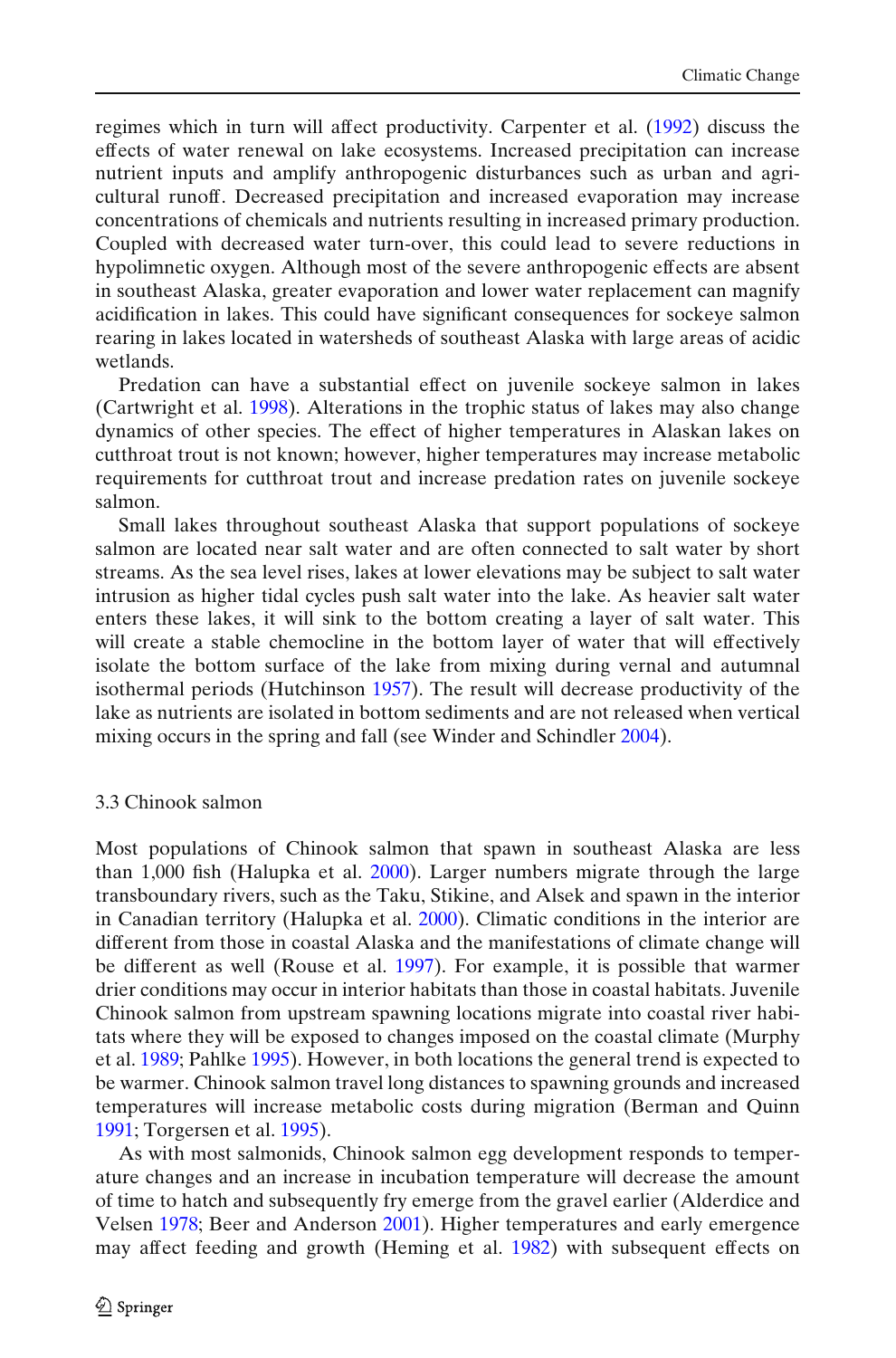survival and time of smoltification (Berggren and Filard[o](#page-19-0) [1993;](#page-19-0) Taylo[r](#page-23-0) [1990](#page-23-0)). Early emergence may alter life history patterns.

Life history strategies of Chinook salmon appear to be related to geographic location, distance from saltwater, and growth. Chinook salmon display two life history strategies in freshwater that occur in southeast Alaska (Heale[y](#page-20-0) [1991](#page-20-0); Halupka et al[.](#page-20-0) [2000](#page-20-0)). Ocean-type fish migrate to sea after 2–3 months in freshwater; streamtype fish remain in fresh water for one or more years. The fish with the stream-type life cycle tend to rear further upstream, experience slower growth and are located in more northern locations (Taylo[r](#page-23-0) [1990](#page-23-0)). In southeast Alaska, both strategies often occur in the same river system from apparently similar stocks (Murphy et al[.](#page-22-0) [1989\)](#page-22-0). Increasing temperatures may increase the occurrence of ocean-type fish in these rivers. Beechie et al[.](#page-18-0) [\(2006](#page-18-0)) observed that life history strategies of Chinook salmon in Puget Sound responded to hydrologic regimes. They reported that stream-type fish were more common in watersheds dominated by snowmelt and suggest that their numbers would decline with decreasing snowmelt with global warming. It is unclear if this would be the case for populations in southeast Alaska, but it does indicate that temperature changes may cause a shift in life history strategies for Chinook salmon. In most cases, higher marine survival may be expected from stream-type smolt that migrate to the ocean at a larger size. However, there is a trade-off with survival probabilities in fresh water.

The effects on fish rearing in the large trans-boundary rivers will be complex as the effects from weather patterns in the interior interact with changes in coastal environments. Warmer drier weather in the interior may increase temperatures in rearing habitats for Chinook salmon in large rivers and their tributaries. Increases in temperature have been shown to affect juvenile salmon growth. In a watershed in California, Sommer et al[.](#page-23-0) [\(2001\)](#page-23-0) observed higher growth rates for Chinook salmon juveniles that reared in floodplain habitats that were 5◦C higher than those in an adjacent river reach. They attribute the higher growth rates in the floodplain to higher food consumption[.](#page-18-0) Beckman et al. [\(1998](#page-18-0)) found that Chinook grew faster at higher temperatures, but Bisson and Davi[s](#page-19-0) [\(1976](#page-19-0)) found that Chinook in artificial channels with elevated temperatures did not grow as fast as those in control channels. Many of the rivers used by Chinook salmon are fed by glaciers which would moderate potential increases in temperatures.

Dry conditions during the summer in the interior will reduce flows. Lower flows during the summer may reduce rearing habitat; however, in larger glacial rivers increased temperature during the summer may increase flows as glacial melting increases. Migration of both adult and fry may be affected by changes in flows. Heale[y](#page-20-0) [\(1991](#page-20-0)) proposed that downstream migration was initiated by spring freshets; however, the relationship is not clear in other studies. Low flows may also affect upstream migration timing (Berggren and Filard[o](#page-19-0) [1993](#page-19-0)). Juvenile Chinook salmon respond to alterations in discharge regimes; however, it is unclear if it will be positive or negative with respect to survival in Southeast Alaska.

#### 3.4 Coho salmon

Coho salmon spawn over an extended period of time in southeast Alaska. Summer run stocks may enter freshwater in late July (Bryant et al[.](#page-19-0) [1999;](#page-19-0) Halupka et al[.](#page-20-0) [2000\)](#page-20-0). Most coho salmon migrate into freshwater spawning areas from September through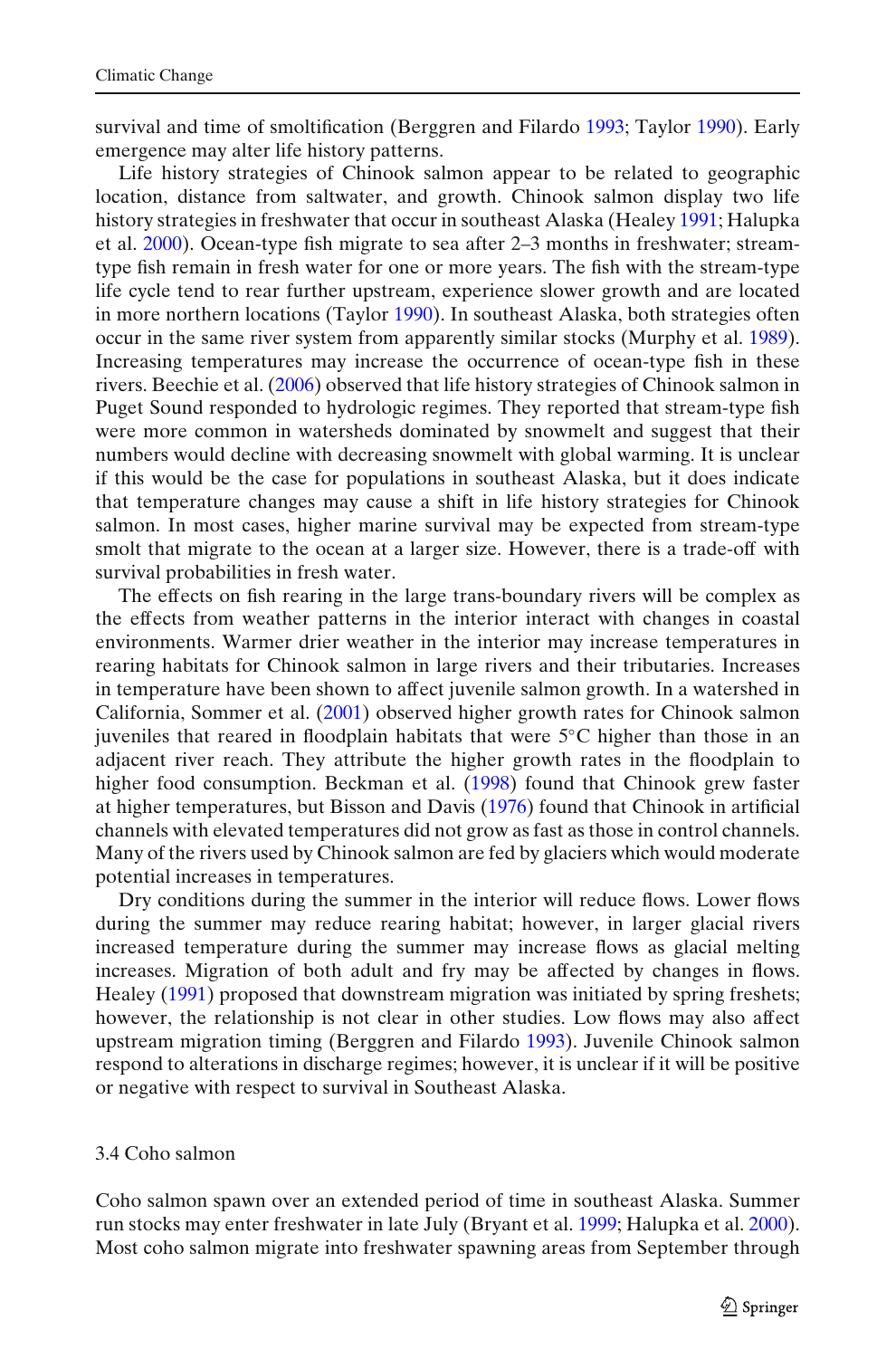November, although some stocks may spawn as late as December (Halupka et al[.](#page-20-0) [2000\)](#page-20-0). During the fall, freshwater temperatures rapidly decline and flows tend to be high. Increasing stream temperatures during the fall and winter are not likely to substantially increase mortality of spawning fish; however, as with other species alterations in the temperature regime during incubation may affect development rates and emergence timing (Tang et al[.](#page-23-0) [1987](#page-23-0)). In an analysis of temperature effects of clear cut logging, Holtby et al[.](#page-21-0) [\(1989\)](#page-21-0) observed that coho salmon fry emigrated from spawning locations earlier as temperatures increased; however, they did not observe a significant relationship between smolt emigration and temperature.

In southeast Alaska, most juvenile coho salmon spend two summers in freshwater (Halupka et al[.](#page-20-0) [2000\)](#page-20-0). Although not well documented, the 2 year freshwater residence may be attributable to the cool temperatures of most rearing habitats used by juvenile coho salmon. In most streams in old-growth watersheds, mean daily temperatures usually do not exceed 5◦C until late May and by mid September are below 6◦C (Figs. [2](#page-4-0) and 4). Throughout southeast Alaska, most fry are less than 60 mm fork length by fall of their first year of freshwater residence (Thedinga et al[.](#page-23-0) [1989](#page-23-0); Bramblett et al[.](#page-19-0) [2002](#page-19-0); Bryant et al[.](#page-19-0) [2004](#page-19-0)). A combination of increased temperatures and a longer period where temperatures are within physiological growth boundaries may lead to increased growth and potentially a shift from a two-summer life cycle to a one-summer freshwater life cycle. The ultimate effect on survival may depend in part upon the size of the smolt as they migrate to the ocean (Holtby et al[.](#page-21-0) [1990\)](#page-21-0). If one-summer smolt are smaller than two-summer smolt, marine survival may be less for one summer smolt than for two summer smolt.

Although small streams are important rearing areas for juvenile coho salmon, a substantial but largely undocumented number use off-channel habitats such as beaver ponds and sloughs (Bryan[t](#page-19-0) [1984b;](#page-19-0) Murphy et al[.](#page-22-0) [1989;](#page-22-0) Swales and Leving[s](#page-23-0) [1989;](#page-23-0) Bryan[t](#page-19-0) [1991;](#page-19-0) Pollock et al[.](#page-22-0) [2004\)](#page-22-0). These are often used as over-winter habitat, but substantial numbers remain in the ponds during the summer (Bryan[t](#page-19-0) [1984b](#page-19-0); Sampso[n](#page-23-0) [1994\)](#page-23-0). Fish in the ponds tend to be larger than those in adjacent stream reaches and most are parr (age 1+) fish. Temperatures in these ponds may be  $2^\circ$ to 4◦C warmer than the adjacent free flowing stream during the summer (Fig. 4). The response to warmer temperatures in these habitats may become less favorable as summer temperatures approach or exceed physiological limits for growth. With increasing temperatures, water quality may decrease as biological oxygen demand increases with temperature.

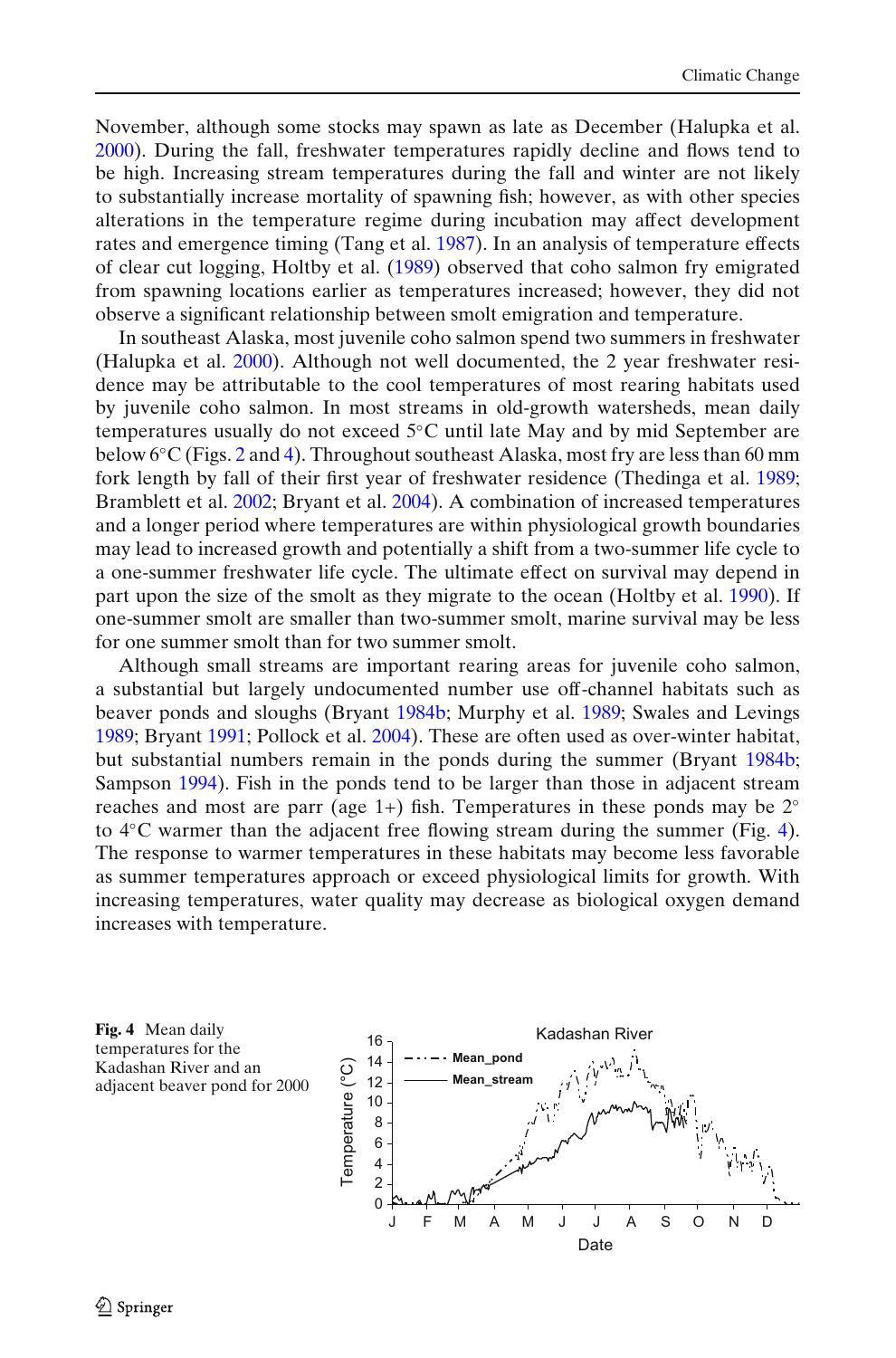Alterations to seasonal flow regimes caused by shifts in precipitation patterns are most likely to affect the freshwater residence of juvenile coho salmon. In southeast Alaska, the summer season is short and coho salmon fry grow relatively slowly (Wright and Bryant unpublished manuscript<sup>1</sup>). Reduced flows during the summer restrict pool habitats and may increase density and competition among coho fry (Nickelson et al[.](#page-22-0) [1992;](#page-22-0) Rosenfeld et al[.](#page-22-0) [2000](#page-22-0)). Low flows that reduce the size and depth of pools accompanied by increases in temperature will impose higher mortality and reduced growth rates among coho fry. Lower flows will also decrease the amount of invertebrate drift further reducing growth (Wilzbach and Hal[l](#page-24-0) [1985;](#page-24-0) Hetrick et al[.](#page-20-0) [1998;](#page-20-0) Hughe[s](#page-21-0) [1998\)](#page-21-0).

Most coho salmon spawn during the fall and are not likely to be affected by reduced summer flows. However, a few stocks move into fresh water during the summer and may encounter barriers to upstream migration at low flows (Halupka et al[.](#page-20-0) [2000](#page-20-0)). Spawning success may be adversely affected by intensification of precipitation events that trigger landslides, which will scour spawning areas in low gradient headwater streams often used by spawning coho salmon. Downstream locations would be subject to increased sedimentation resulting from landslides (Tripp and Pouli[n](#page-23-0) [1986a\)](#page-23-0).

Landslides induced by high intensity rainfall events will scour streambeds and remove habitat in small streams commonly used for rearing by juvenile coho salmon (Tripp and Pouli[n](#page-23-0) [1986b;](#page-23-0) Cederholm and Rei[d](#page-19-0) [1987;](#page-19-0) Hoga[n](#page-20-0) [1987](#page-20-0); Bend[a](#page-19-0) [1990;](#page-19-0) Trip[p](#page-23-0) [1998\)](#page-23-0) and remove alcoves and dammed pools may also limit over-winter survival (Nickelson et al[.](#page-22-0) [1992](#page-22-0)). However, in some Oregon watersheds, landslides can be significant sources of large wood to streams (Reeves et al[.](#page-22-0) [2003](#page-22-0)). In the U-shaped valleys of southeast Alaska, most landslides and debris flows deposit large wood in the moderate (4–7%) gradient zones of small tributaries and do not enter larger third and fourth order streams (Johnson et al[.](#page-21-0) [2000](#page-21-0)). In most cases landslides and mass wasting events will have a deleterious effect on winter survival of juvenile coho and if they become a chronic occurrence, they will have long term effects on populations.

Juvenile coho salmon use a wide range of habitats that are common in small low elevation streams that may be affected by rising sea levels (Elliott and Ree[d](#page-19-0) [1974;](#page-19-0) Bryan[t](#page-19-0) [1984a](#page-19-0)). Habitats within 1 to 5 m of existing sea level include small tributaries in the lower reaches of watersheds (Bryan[t](#page-19-0) [1984a\)](#page-19-0), off-channel and main stream habitats near the inter-zone (Murphy et al[.](#page-22-0) [1989\)](#page-22-0), and flood plain habitats in large river del[t](#page-19-0)as (Bryant [1991](#page-19-0); Schaber[g](#page-23-0) [2006\)](#page-23-0). Some of these areas are extensive such as the Copper River Delta and the Yakutat Forelands located a few hundred miles north of southeast Alaska (Bryan[t](#page-19-0) [1991](#page-19-0); Schaber[g](#page-23-0) [2006\)](#page-23-0). Numerous other low elevation river delta and intertidal areas that support large numbers of several species of anadromous salmon are scattered throughout southeast Alaska (Fig. [3\)](#page-6-0). The Kadashan River watershed (see inset in Fig. [3\)](#page-6-0) is one example of a low level alluvial floodplain associated with an extensive intertidal area that would be susceptible to a relatively small  $(<1$  m) increase in sea level (Fig. [5\)](#page-13-0). Rising sea level will increase salinity in the lower reaches and increase sediment deposition as flows are altered by tidal effects (Blum and Tornqvis[t](#page-19-0) [2000](#page-19-0)). Rising sea level as a result of global warming

<sup>&</sup>lt;sup>1</sup>Wright, B. E., and Bryant, M. D. Unpublished. How Wild Steelhead Win the Summer Growth Race in Southeast Alaska. Unpublished manuscript, Juneau Forestry Sciences Laboratory, USDA Forest Service, 2770 Sherwood Ln 2A., Juneau, AK 99801, USA.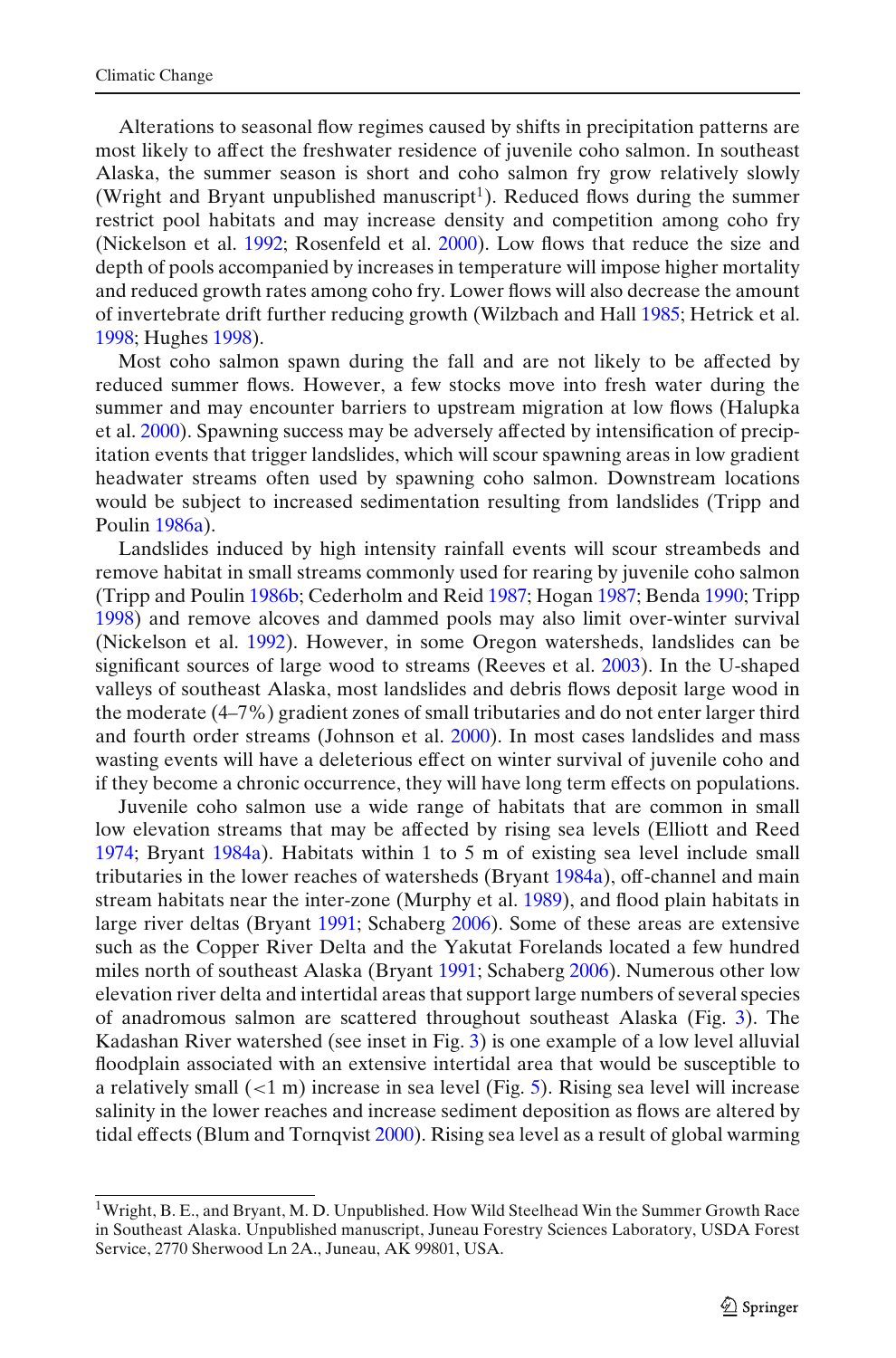<span id="page-13-0"></span>

**Fig. 5** The lower watershed and intertidal area of the Kadashan River showing area that would be affected by an increase in sea level of 1 m

may be compensated by isostatic rebound as result of recent de-glaciation in many areas of Southeast Alaska.

## **4 Discussion**

Many of the predicted outcomes from scenarios for climate change are not favorable for anadromous salmonids (Table [1\)](#page-14-0). However, some may be positive. In several instances the outcome is not known and may depend on interacting events. In all cases, the magnitude is speculative. It is highly unlikely that there will be a wholesale extirpation of salmon stocks in southeast Alaska. All anadromous species found in southeast Alaska are also found in more southern locations with thermal regimes that might be expected in southeast Alaska under most predictions of climate change. Nonetheless, stocks with small numbers or unique habitat requirements may be lost. The small run of Chinook salmon in two streams on Admiralty Island are examples of "at risk" stocks (Halupka et al[.](#page-20-0) [2000](#page-20-0)). Other examples are stocks of summer run coho salmon and small populations of sockeye salmon in small lakes.

The most pervasive anthropogenic effect on the landscape throughout southeast Alaska is timber harvest and the effects of poor management practices in the past (Heifetz et al[.](#page-20-0) [1986;](#page-20-0) Murphy et al[.](#page-22-0) [1986;](#page-22-0) Thedinga et al[.](#page-23-0) [1989\)](#page-23-0); however, a large number of intact watersheds with little or no anthropogenic disturbance on the habitat remain throughout southeast Alaska (Bryant and Everes[t](#page-19-0) [1998](#page-19-0)). These are important buffers to many of the effects that may be imposed by climate change. Although the harvest of salmon by commercial, sport, and subsistence fisheries appears to be sustainable under current management practices, a substantial portion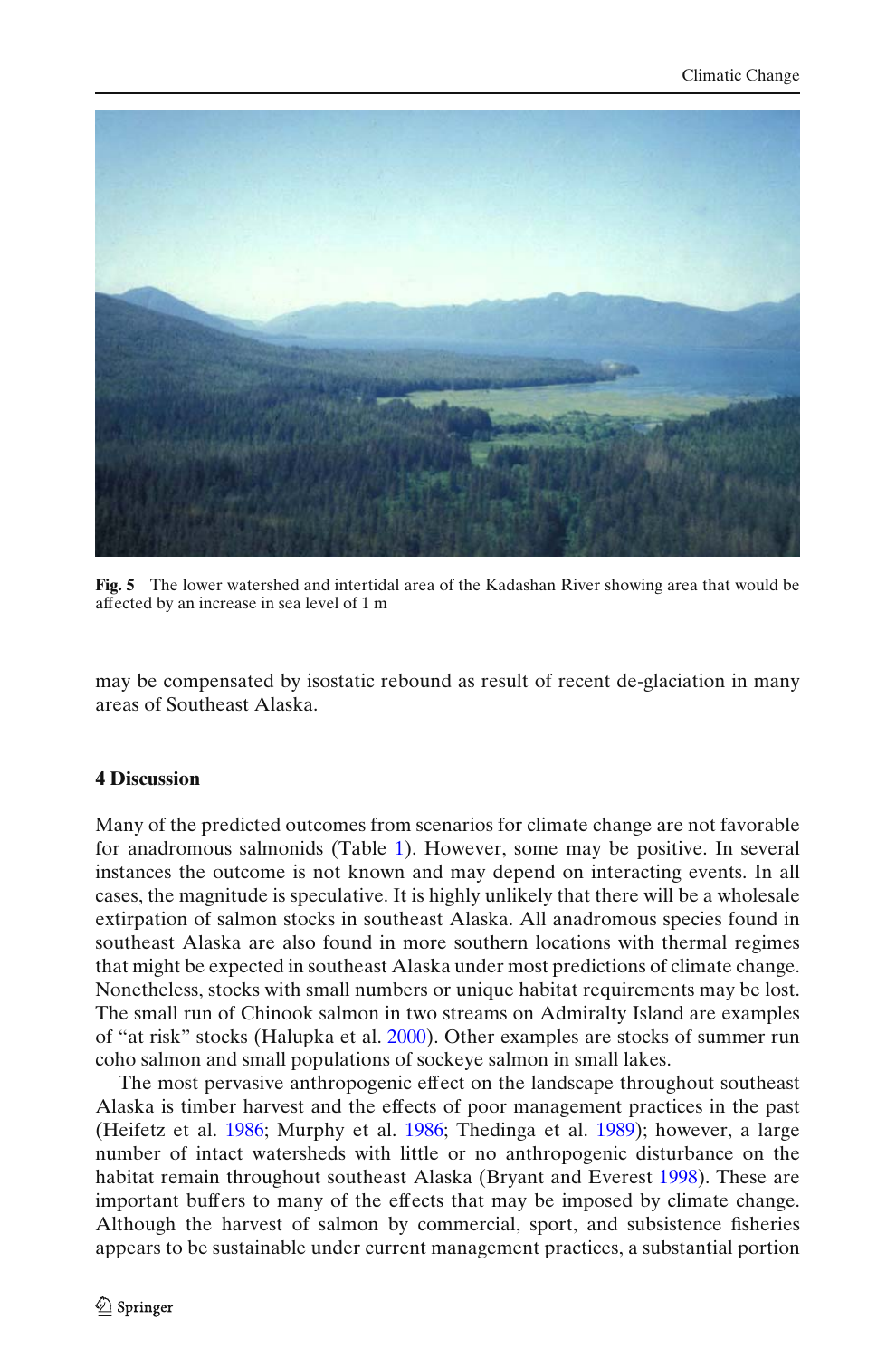<span id="page-14-0"></span>**Table 1** Summary of potential effects of climate change on anadromous salmonids in freshwater habitats of southeast Alaska

Pink salmon and chum salmon Increased frequency and extent of pre-spawner mortality resulting from increasing temperatures and decreasing summer flows Earlier emergence time and entry into the marine environment with less favorable conditions for early feeding and growth Deterioration of spawning habitats Greater upslope landslide activity increasing scour and sediment infiltration Incursion of saltwater from rising sea levels into spawning areas Alterations in sediment dynamics with changes in sea level Alterations in run timing as a result of shifts in temperature and discharge Sockeye salmon Shifts in spawning time with subsequent changes in time of emergence of fry Spawning habitat deterioration from upslope landslides induced by increased rainfall intensity Changes in growth and survival resulting from alteration of trophic status of lakes Shifts in zooplankton availability Changes in lake physical and chemical dynamics resulting from either increases or decreases in water recharge Decreasing rearing capacity and secondary production from saltwater intrusion Increased predation as thermal characteristics become more favorable for natural or introduced predators Chinook salmon Changes in run timing forced by temperature and/or discharge regimes Increased stress and mortality during spawning migration resulting from loss of thermal refuges in large pools Deterioration of spawning habitat caused by increased frequency of upslope landslides Loss of rearing habitat as thermal refuges are lost Coho salmon Deterioration of spawning habitat from landslides that scour spawning beds and deposit sediment on downstream spawning areas Changes in fry emergence timing and emigration Effects of climate change induced temperatures on growth and survival of juvenile coho salmon Increased growth as temperatures in streams increase above 10◦C but remain below 18◦C Decreased survival as metabolic demands increase but food supplies become limited Loss of rearing habitats Decrease in summer rearing habitats as flow decreases and pool abundance and quality decrease Deterioration of off-channel habitats as temperatures exceed optimum ranges Loss of off-channel habitats through more frequent high intensity rainfall events that remove instream structure and beaver dams during fall and winter Intrusion of salt water into low elevation rearing areas

of a run for a given stock may be harvested depending on the run size and the escapement goals (Clark et al[.](#page-19-0) [2006](#page-19-0); Egger[s](#page-19-0) [2007](#page-19-0)). High harvest rates are a significant anthropogenic disturbance with unknown results in an environment of rapid climate change. Rapid and sustained changes in climate regimes occurring over a period of decades are likely to impose increased stress on stocks that have adapted over centuries to specific environments (Halupka et al[.](#page-20-0) [2003](#page-20-0)).

A favorable outcome for Alaskan salmon depends upon a few assumptions. The first is that they can acclimate to the rapid (i.e. decades rather than centuries) changes in temperature regimes that are likely to occur with climate change. The ability of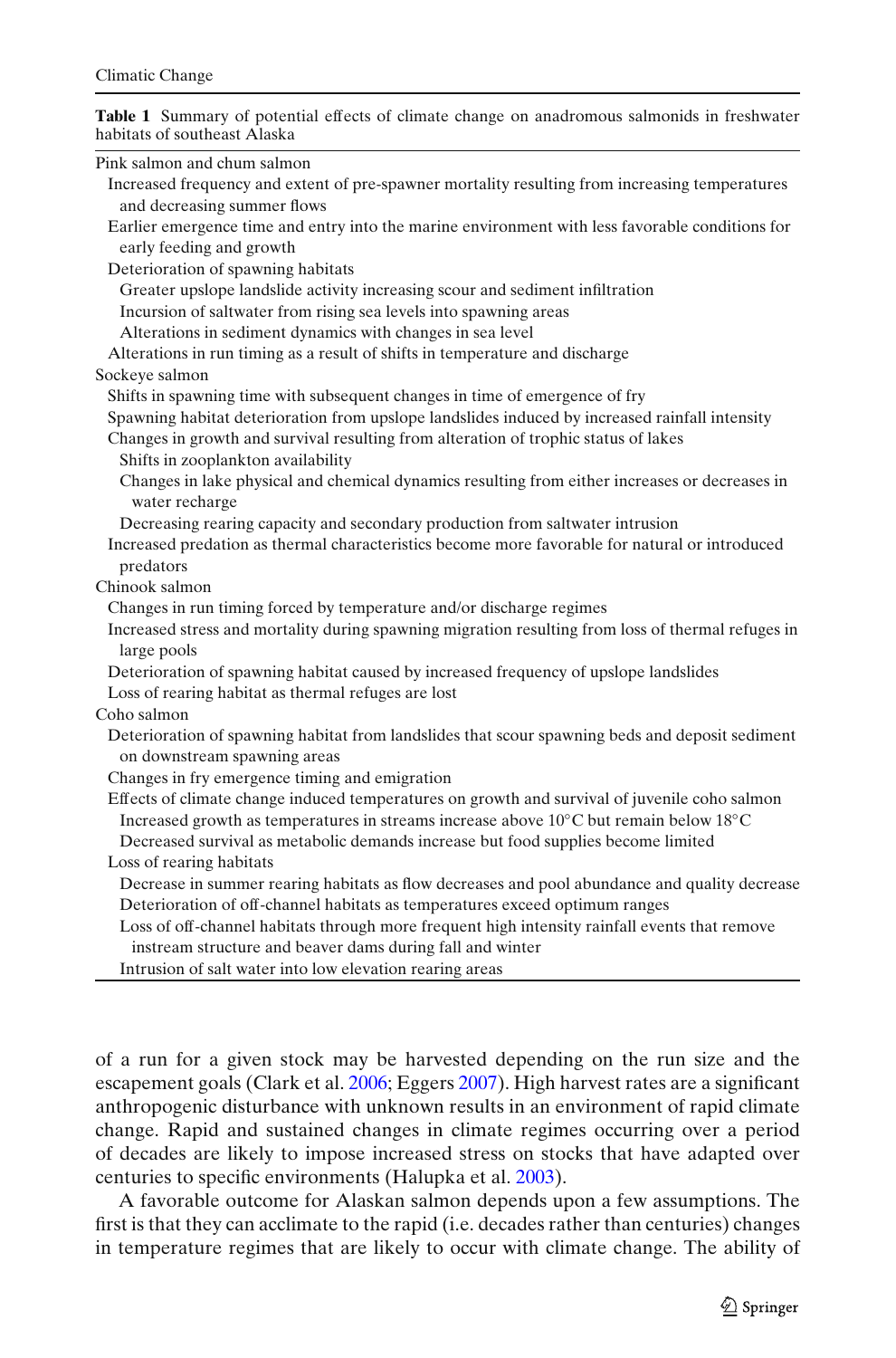individual stocks to adapt to and withstand the effects of precipitation and sea-level will also influence the outcome. The issue of climate change and ocean conditions and its effects on salmon populations is not directly addressed in this analysis. Recruitment to freshwater ecosystems depends on oceans conditions which may also influence the response in freshwater.

Ocean conditions impose another element of complexity to potential effects of climate change on salmon in freshwater (Beamis[h](#page-18-0) [1995](#page-18-0)). Beamish and Bouillo[n](#page-18-0) [\(1993](#page-18-0)) identified trends in catch associated with weather patterns for pink and chum salmon in the northern Pacific Ocean using historical catch and weather data. Recent studies have shown that the abundance of salmon production responds to ocean temperature cycles associated with PDO and El Niño (ENSO) events (Beamish et al[.](#page-18-0) [1999](#page-18-0); Hare et al[.](#page-20-0) [1999](#page-20-0); Hollowed et al[.](#page-20-0) [2001](#page-20-0)). Temperature increases appear to have contradictory effects on salmon production with increasing survival rates for northern stocks and decreasing rates for southern stocks (Hare et al[.](#page-20-0) [1999;](#page-20-0) Mueter et al[.](#page-21-0) [2002](#page-21-0)). Ocean surveys by Welch et al. [\(1998a](#page-24-0)) suggest that as thermal boundaries move northward, the ocean rearing area available for sockeye will decrease with increasing ocean temperatures. The response of salmon to climate change in the ocean is complex and is likely to differ by geographic region and is likely to have a bearing on freshwater populations.

The combination of the three outcomes—positive, negative, or neutral—for the freshwater and ocean environments results in nine combinations of outcomes when the responses in each environment are considered. Three may be considered as positive outcomes, a positive outcome in both environments and a positive in one and a neutral in the other. Neutral outcomes in each are possible. It is uncertain if a positive outcome in one environment would "cancel out" a negative outcome in the other environment. The remaining outcomes are negative. All of this assumes equal weighting for each outcome. A qualitative evaluation of the evidence suggests that the probability for negative outcomes is greater than that for positive outcomes with respect to salmon response to global climate change. Furthermore, negative outcomes are more likely where salmon stocks are already stressed or are at the more southern range of their distribution than those in regions where they tend to have robust populations.

Pacific salmon as a group occupy habitats that range from the Beaufort Sea where they occur in relatively small numbers to San Francisco Bay where they are nearly extirpated (Craig a[n](#page-22-0)d Haldorson [1986](#page-19-0); Nehlson [1997;](#page-22-0) Groot and Margoli[s](#page-20-0) [1991\)](#page-20-0). Furthermore, they have been introduced to diverse geographic locations in both the northern and southern hemispheres (Quinn et al[.](#page-22-0) [2001;](#page-22-0) Hansen and Hole[y](#page-20-0) [2002\)](#page-20-0). They readily exploit new habitats opened with fish ladders and major changes in watersheds (Hendry et al[.](#page-19-0) [1998,](#page-20-0) [2000;](#page-20-0) Bryant et al. [1999](#page-19-0)). These characteristics suggest that Pacific salmon in southeast Alaska may be fairly resilient in the face of global temperature increases. If the temperatures in southeast Alaska increase by 2–4◦C, then the climate might be similar to that in southern British Columbia or Washington State. Both locations have climates that are generally favorable to Pacific salmon and have or had robust salmon stocks.

A common concern in several assessments of the effect of climate change on aquatic ecosystems is the interaction with existing effects of anthropogenic disturbance (Magnuson et al[.](#page-21-0) [1990](#page-21-0); Hauer et al[.](#page-20-0) [1997;](#page-20-0) Schindle[r](#page-23-0) [1997;](#page-23-0) Mote et al[.](#page-21-0) [2003\)](#page-21-0). Among these effects are chemical and thermal pollution, dams, habitat deterioration,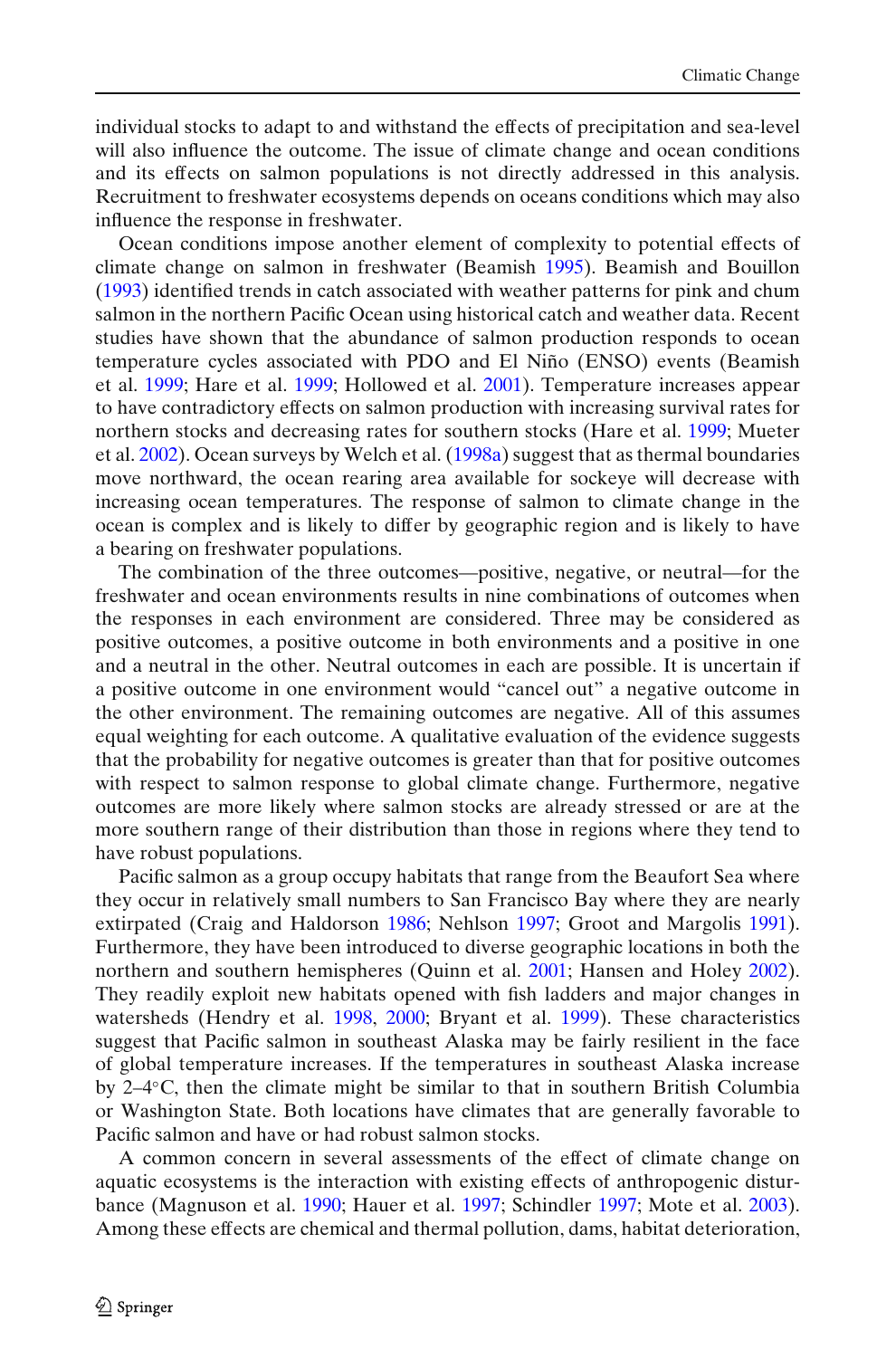and introduced species. These effects are not widespread in southeast Alaska and where they do occur they tend to be localized near urban areas that are considerably smaller than the large urban areas of the west coast. Nearly all of the landscapes where Pacific salmon are found along the west coast of the US are exposed to one or more of these stressors. Most of the effects on the salmon stocks of southeast Alaska are likely to be similar for stocks in more southern parts of North America; however, they are likely to be exacerbated by existing stressors described by Hauer et al[.](#page-20-0) [\(1997](#page-20-0)). Furthermore, depleted and extirpated stocks combined with introgression of hatchery stocks are likely to have altered the genetic structure of existing stocks. The potential effects described for salmon in southeast Alaska may be more acute for stressed stocks elsewhere; therefore, their ability to respond to rapidly changing environmental conditions imposed by climate change bears considerable attention.

The preponderance of evidence supports a scenario of increasing temperatures globally (Hauer et al[.](#page-20-0) [1997;](#page-20-0) Mote et al[.](#page-21-0) [2003](#page-21-0); Schindle[r](#page-23-0) [1997](#page-23-0); Smith and Tirpa[k](#page-23-0) [1989\)](#page-23-0). The potential effects of climate change and management responses for salmonid populations in Southeast Alaska (as well as elsewhere along the Pacific coast) are to a large degree speculative and based on studies that address many of the issues indirectly (e.g. Lev[y](#page-21-0) [1992;](#page-21-0) Mote et al[.](#page-21-0) [2003](#page-21-0); Winder and Schindle[r](#page-24-0) [2004\)](#page-24-0). Most management practices for salmonids in southeast Alaska are designed to sustain salmon populations under present climatic conditions. Given that rapidly changing climatic conditions will impose additional stress on populations, a more conservative management strategy may be appropriate (Halupka et al[.](#page-20-0) [2003\)](#page-20-0). In general, these include land management practices that preserve thermal refugia, critical habitats, and intact watersheds. More intense monitoring of harvest rates that focus on specific stocks will allow managers to respond rapidly to changes in productive capacity of watersheds that may be most susceptible to potential changes in climate conditions. Development of effective management guidelines is greatly restricted by a lack of quantitative information with respect to the potential changes and the response salmonid populations in southeast Alaska.

## **5 A set of questions**

The set of questions proposed in Table [2](#page-17-0) provide a starting point for research to predict and anticipate how anadromous salmonids may respond to climatic changes. Most require the development of predictive models; however, models require reliable quantitative information. Some is available. For example, the relationship between rates of development, rate of embryos and temperature (Alderdice and Velse[n](#page-18-0) [1978](#page-18-0); Tang et al[.](#page-23-0) [1987](#page-23-0)). Use of GIS databases can provide estimates of the amount of area affected by changing climatic conditions. Bioenergetics models such as the one applied by McDonald et al[.](#page-21-0) [\(1996](#page-21-0)) may provide useful estimates of growth rates for specific species, such as juvenile coho salmon.

The outline in Table [2](#page-17-0) presents a set of topics that can provide useful information that will contribute to the understanding of how salmon species may respond to changing climatic conditions in southeast Alaska. The format begins with a major question to be addressed (1) followed by a brief statement of a general hypothesis (a) under the question. The last element in the outline (i) is a one sentence description of a proposed line of research. Each in turn may be developed into a detailed study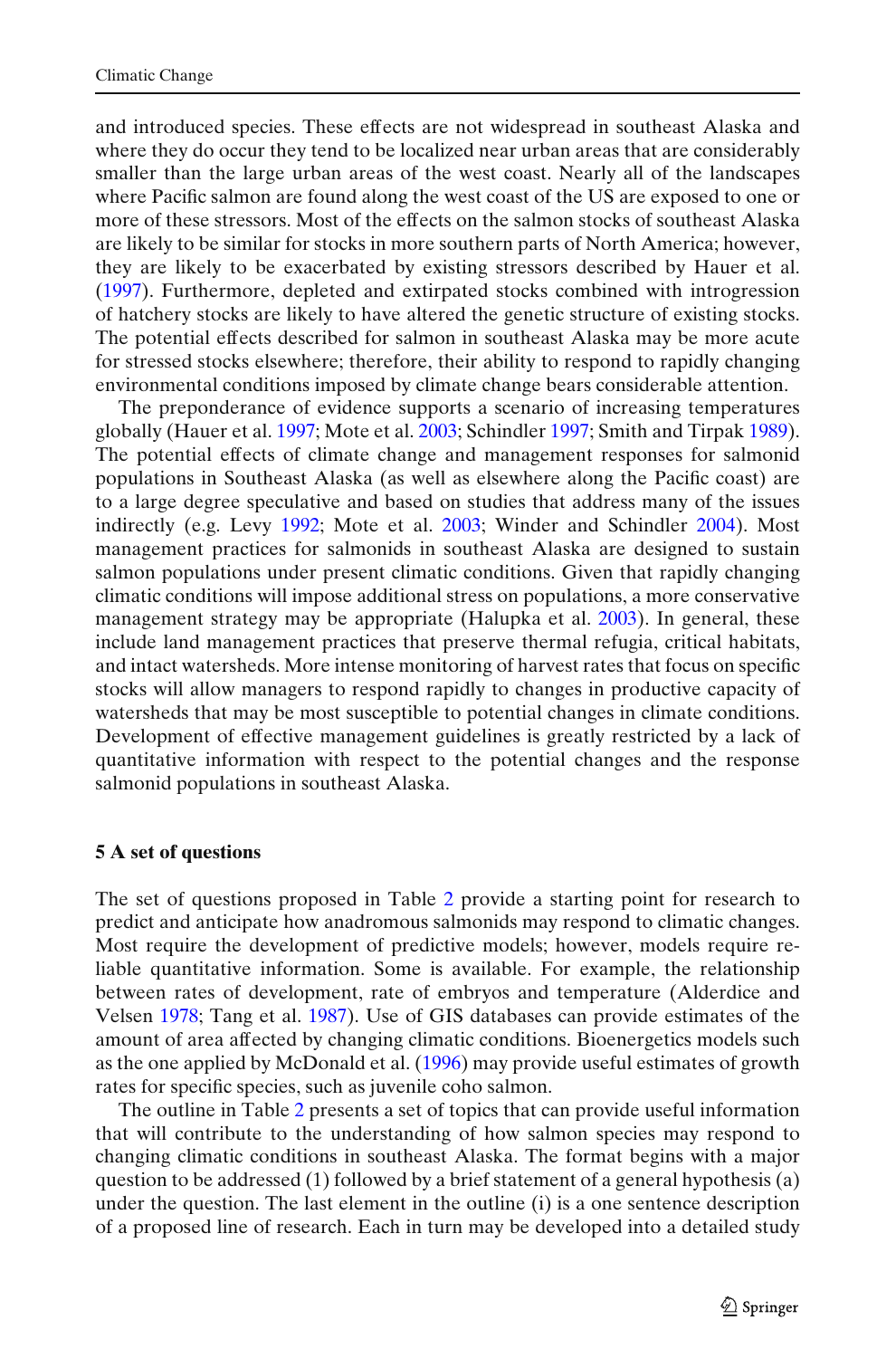<span id="page-17-0"></span>Table 2 Ouestions, hypotheses, and study topics

- 1. How will temperature and flow interact to affect spawning conditions for pink salmon?
	- (a) Predicted changes in the global climate will increase frequency and extent of pre-spawner mortality in southeast Alaska streams
		- (i) Develop a model based on current and predicted ranges of temperature and discharge to predict potential mortality of pre-spawner pink salmon
	- (b) Pink salmon fry will emerge earlier as stream temperatures increase and enter the marine environment during periods of low food availability
		- (i) Determine the effects of increasing temperatures on development and emergence of pink salmon in Southeast Alaska streams and relationships to near-shore marine productivity on early life history survival
- 2. How will increasing stream temperature affect growth of juvenile coho salmon?
	- (a) Atmospheric warming will lengthen growing season for juvenile coho salmon and increase temperatures that can increase growth rates
		- (i) Construct a bioenergetic model to examine growth rates in southeast Alaska streams and associated habitats to determine growth under varying temperatures and food conditions
- 3. How will changes in lake trophic conditions affect sockeye salmon rearing in southeast Alaska lakes?
	- (a) Increasing temperatures will shift thermodynamics of lakes with earlier vernal mixing and later autumnal mixing with subsequent shifts in food availability (quantity and quality) to sockeye salmon and will alter growth of juvenile sockeye salmon
		- (i) Establish relationships between lake thermodynamics, lake trophic conditions, and time of entry of sockeye fry into lakes of southeast Alaska
		- (ii) Determine response of juvenile sockeye salmon growth to changes in temperature and food abundance and quality in southeast Alaska lakes using a bioenergetic model
- 4. How much area will be lost to salmonid production through elevation of sea level throughout southeast Alaska?
	- (a) Global climate change will increase temperature that will result in rising sea levels that will shift freshwater spawning and rearing into marine or intertidal habitats
		- (i) Determine net loss of freshwater wetlands and habitat under a series of scenarios of sea level rise using GIS models
		- (ii) Estimate the potential effects on rearing habitat for juvenile salmonids with loss of freshwater wetlands and habitats
		- (iii) Determine shifts in spawning habitats of pink salmon as lower reaches of spawning locations are affected by sea water

proposal. Most statements are directed at the level of a post-doctoral or Ph.D. research assignment. Although it is not listed in the table, there is a need for a Regional Climate Model for southeast Alaska and the north Pacific coast. This is not an easy task given the complex topography, severe weather patterns, and intense interaction with the marine environment.

Most of the existing studies of the response of fish to climate change tend to remain within the realm of biological response; the multidisciplinary paper by Hauer et al[.](#page-20-0) [\(1997](#page-20-0)) is an exception. Most of the studies suggested in Table 2 tend to be narrowly focused on specific response by species or group of species. However, understanding the potential responses and underlying causes requires an interdisciplinary approach. The questions address relatively specific aspects of the life history of each species and the response to changes in its physical environment, specifically temperature and precipitation, and in some cases changes in habitat imposed by higher sea level. These interactions require a strong interdisciplinary component as a basis for all of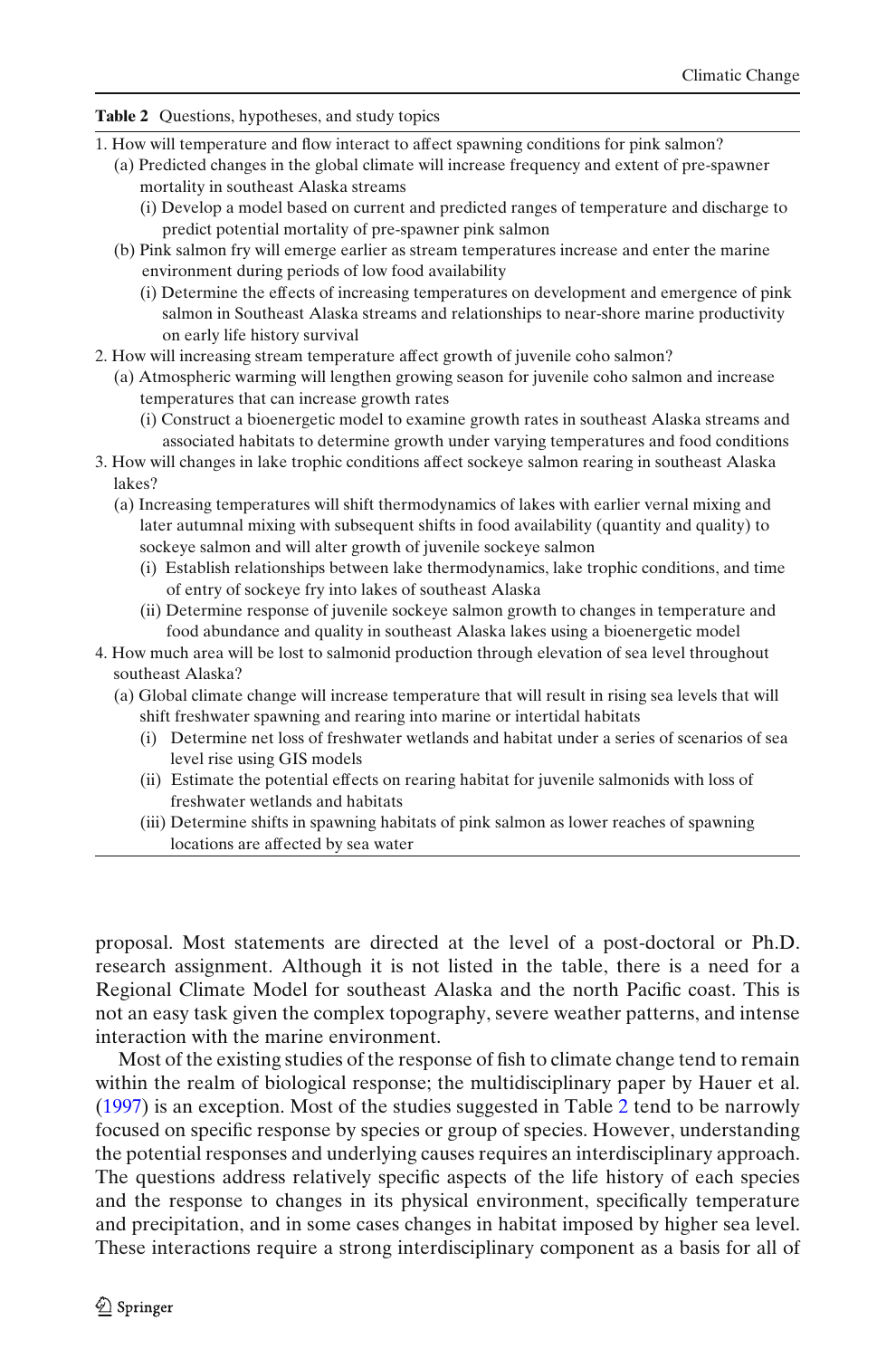<span id="page-18-0"></span>the suggested studies. Development of a RCM for southeast Alaska and the northern Pacific Northwest coast region would be a prerequisite for realistic modeling of potential responses of salmon and other biota to climate change in the region.

As an example of the interdisciplinary nature of the studies, determination of the effects of rising sea level on salmon populations will require a complex analysis of physical, geographic, and biological responses. As a starting point it will require a GIS assessment of area that may be affected including the development of a fine scale digital elevation model (DEM). Current DEMs that cover most of southeast Alaska are 20 m. Isostatic rebound is an important process in most of coastal Alaska and varies from location to location and must be included in the assessment. Once these processes have been quantified, effects on habitat used by salmon and biological responses can be modeled. Taken as a whole, it poses as difficult question, but with an interdisciplinary approach each element has a solution.

Even under the most draconian preventative measures climate change will occur and global atmospheric temperatures will increase. Many of the corresponding effects cannot be avoided; however, with increased information on the potential effects and responses of economically and socially important resources such a salmon, management strategies may be adopted that will mitigate or reduce adverse effects on them. The studies suggested in this paper are a starting point for understanding the consequences of climate change on anadromous salmon. They are oriented toward salmon populations in southeast Alaska; however, they may be applied to salmon populations in more southern regions of the Pacific coast where current condition and stressors may be far more critical than those in southeast Alaska.

**Acknowledgements** Douglas (Sandy) Boyce provided encouragement and support through out the development and writing of the manuscript as well as constructive comments and reviews at various stages of the manuscript. The constructive comments by the three reviewers are greatly appreciated. Thanks to Emil Tucker for the map of southeast Alaska and Kathryn Ronnenberg for Fig. [1.](#page-2-0)

## **References**

- Alderdice DF, Velsen FPJ (1978) Relation between temperature and incubation time for eggs of Chinook salmon (*Oncorhynchus tshawytscha*). J Fish Res Board Canada 35:69–75
- Alley RB, Clark PU, Huybrechts P, Joughin I (2005) Ice-sheet and sea-level changes. Science 310:456–460
- Bagiun CR, Sedell JR, Reeves G (2000) Influence of water temperature in use of deep pools by summer steelhead in Steamboat Creek, Oregon (USA). J Freshw Ecol 15(2):269–279
- Baker TT, Wertheimer AC, Burkett RD, Dunlap R, Eggers DM, Fritts AJ, Gharrett AJ, Holmes RA, Wilmot RL (1996) Status of Pacific salmon and steelhead escapements in Southeast Alaska. Fisheries 21(10):6–18
- Beamish RJ (ed) (1995) Climate change and northern fish populations. Canadian Special Publication in Fisheries and Aquatic Sciences, National Research Council of Canada, Ottawa
- Beamish RJ, Bouillon DR (1993) Pacific salmon production trends in relation to climate. Can J Fish Aquat Sci 50:1002–1016
- Beamish RJ, Noakes DJ, McFarlane GA, Klyashtorin L, Ivanov VV, Kurashov V (1999) The regime concept and natural trends in the production of Pacific salmon. Can J Fish Aquat Sci 56:516–526
- Beckman BR, Larsen DA, Moriyama S, Lee-Pawlek B, Dickhoff W (1998) Insulin-like growth factor-I and environmental modulation of growth during smoltification of spring Chinook salmon (*Oncorhynchus tshawytscha*). Gen Comp Endocrinol 109:325–335
- Beechie T, Buhle E, Rucklshaus M, Fullerton A, Holsinger L (2006) Hydrologic regime and the conservation of salmon life history diversity. Biol Conserv 130:560–572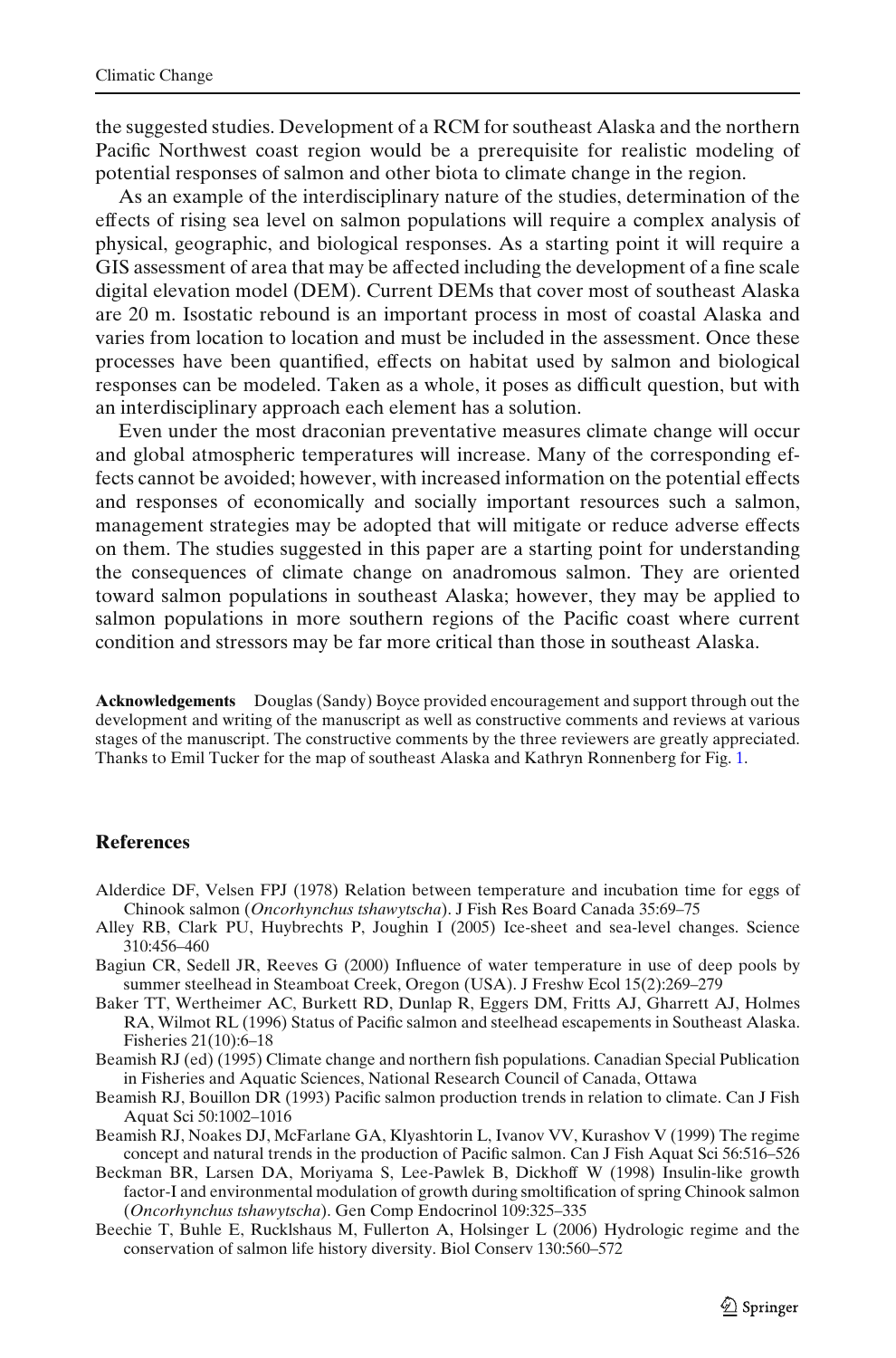- <span id="page-19-0"></span>Beer WN, Anderson JJ (2001) Effect of spawning day and temperature on salmon emergence: interpretations of a growth model for Methow River chinook. Can J Fish Aquat Sci 58:941–949
- Benda L (1990) The influence of debris flows on channels and valley floors of the Oregon Coast Range, USA. Earth Surf Processes Landf 15:457–466
- Berggren T, Filardo M (1993) An analysis of variables influencing the migration of juvenile salmonids in the Columbia River basin. N Am J Fish Manage 13:48–63
- Berman CH, Quinn TP (1991) Behavioral thermoregulation and homing by spring chinook salmon, *Oncorhynchus tshawytscha* (Walbaum), in the Yakima River. J Fish Biol 39:301–312
- Bisson PA, Davis GE (1976) Production of juvenile chinook salmon, *Oncorhynchus tshawytscha*, in a heated model stream. Fish Bull 74(4):763–775
- Blum MD, Tornqvist TT (2000) Fluvial responses to climate and sea-level change: a review and look forward. Sedimentology 47:1–48
- Bramblett RG, Bryant MD, Wright BE, White RG (2002) Seasonal use of small tributary and mainstem habitats by juvenile steelhead, coho salmon, and Dolly Varden in a Southeastern Alaska drainage basin. Trans Am Fish Soc 131:498–506
- Bryant MD (1984a) Distribution of salmonids in the Trap Bay Basin, Tenakee Inlet. Alaska. In: Meehan WR, Merrell TR, Hanley TA (eds) Fish and wildlife relationships in old-growth forests: Proceedings of a Symposium. American Institute of Fishery Research Biologists, Juneau, pp 17–31
- Bryant MD (1984b) The role of beaver ponds as coho salmon habitat in southeast Alaska streams. In: Walton JM, Houston DB (eds) Proceedings of the Olympic Wild Fish Conference. Port Angles, WA, pp 183–192
- Bryant MD (1991) The Copper River Delta Pulse Study: an interdisciplinary survey of the aquatic habitats. US Department of the Agriculture, Forest Service, Pacific Northwest Research Station, Portland, 43 p, General Technical Report PNW-GTR-282
- Bryant MD, Everest FH (1998) Management and condition of watersheds in southeast Alaska: the persistence of anadromous salmonids. Northwest Sci 72:249–267
- Bryant MD, Frenette BJ, Coghill KT (1996) Use of the littoral zone by introduced anadromous salmonids and resident trout, Margaret Lake, Southeast Alaska. Alaska Fish Res Bull 3: 112–122
- Bryant MD, Frenette BJ, McCurdy SJ (1999) Colonization of a watershed by anadromous salmonids following the installation of a fish ladder in Margaret Creek, southeast Alaska. N Am J Fish Manage 19:1129–1136
- Bryant MD, Zymonas ND, Wright BE (2004) Salmonids on the fringe: abundance, species composition, and habitat use of salmonids in high gradient headwater streams, Southeast Alaska. Trans Am Fish Soc 133:1529–1538
- Burgner RL (1991) Life history of sockeye salmon (*Oncorhynchus nerka*). In: Groot C, Margolis L (eds) Pacific salmon life histories. University of British Columbia, Vancouver, pp 1–118
- Carpenter SR, Fisher SG, Grimm NB, Kitchell JF (1992) Global change and freshwater ecosystems. Annu Rev Ecol Syst 23:119–139
- Cartwright MA, Beauchamp DA, Bryant MD (1998) Quantifying cutthroat trout (*Oncorhynchus clarki*) predation on sockeye salmon (*Oncorhynchus nerka*) fry using a bioenergetics approach. Can J Fish Aquat Sci 55:1285–1295
- Cederholm CJ, Reid LM (1987) Impact of forest management on coho salmon (*Oncorhynchus kisutch*) populations of the Clearwater River, Washington: project summary. In: Salo EO, Cundy TW (eds) Streamside management: forestry and fishery interactions. University of Washington, Seattle, pp 373–397
- Clark JH, McGregor A, Mecum RD, Krasnowski P, Carrol AM (2006) The commercial fishery in Alaska. Alsk Fish Res J 12(1):1–146
- Craig P, Haldorson L (1986) Pacific Salmon in the North American arctic. Arctic 39(1):2–7
- Douglas BC, Kearney MS, Leatherman SP (eds) (2001) Sea level rise history and consequences. Academic, New York, 225 pp
- Eaton JG, Scheller RM (1996) Effects of climate warming in fish thermal habitat in streams of the United States. Limnol Oceanogr 41(4):1109–1115
- Eggers D (2007) Run forecasts and harvest projections for 2007 Alaska salmon fisheries and review of the 2006 season. Alaska Department of Fish and Game, Commercial Fisheries Division, Juneau, Special Publication No. 07-01
- Elliott ST, Reed RD (1974) A study of land-use activities and their relationship to the sport fish resources in Alaska. Alaska Department of Fish and Game, Juneau, Study D-1, Job D-1-B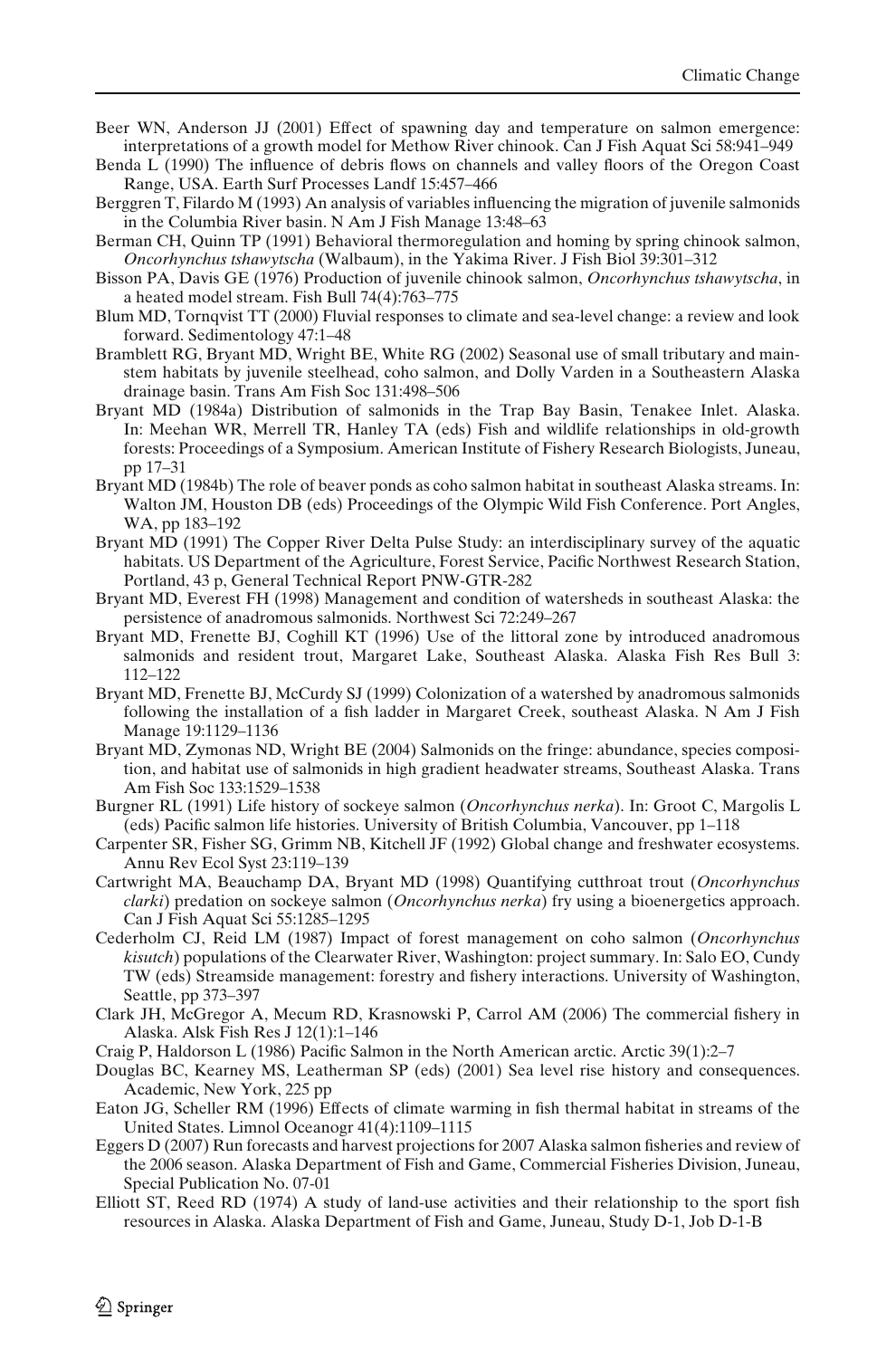- <span id="page-20-0"></span>Everest FH, Meehan WR (1981) Forest productivity and anadromous fish habitat productivity. Wildlife Management Institute, Washington, D C, pp 521–530
- Galbraith H, Jones R, Park R, Clough J, Herrod-Julius S, Harrington B, Page G (2002) Global climate change and sea level rise: potential losses of intertidal habitat for shorebirds. Waterbirds 25:173–183
- Gornitz V (1993) Mean sea level changes in the recent past. In: Warrick RA, Barrow EM, Wigley TML (eds) Climate and sea level change: observations, projections and implications. University of Cambridge Press, Cambridge, pp 25–44
- Gornitz V (1995) Sea-level rise: a review of recent past and near-future trends. Earth Surf Processes Landf 20:7–20
- Groot C, Margolis L (eds) (1991) Pacific salmon life histories. UBC, Vancouver, 564 pp
- Halupka KC, Bryant MD, Willson MF, Everest FH (2000) Biological characteristics and population status of anadromous salmon in southeast Alaska. US Department of Agriculture, Forest Service, Pacific Northwest Research Station, Portland, 255 pp, General Technical Report GTR-PNW-468
- Halupka KC, Willson MF, Bryant MD, Everest FH, Gharret AJ (2003) Conservation of population diversity of Pacific salmon in southeast Alaska. N Am J Fish Manage 23:1057–1086
- Hansen MJ, Holey ME (2002) Ecological factors affecting the sustainability of Chinook and Coho salmon populations in the Great Lakes, especially Lake Michigan. In: Lynch KD, Jones ML, Taylor WW (eds) Sustaining North American salmon: perspectives across regions and disciplines. American Fisheries Society, Bethesda, pp 155–180
- Hare SR, Mantua NJ (2000) Empirical evidence for North Pacific regime shifts in 1977 and 1989. Prog Oceanogr 47:103–145
- Hare SR, Mantua NJ, Francis RC (1999) Inverse production regimes: Alaska and west coast Pacific salmon. Fisheries 24(1):6–14
- Harr RD, McCorison FM (1979) Initial effects of clear-cut logging on size and timing of peak flows in a small watershed in Western Oregon. Wat Resour Res 15(1):90–94
- Hauer FR, Baron JS, Campbell DH, Fausch KD, Hostetler SW, Leavesley GH, Leavitt PR, McKnight DM, Stanford JA (1997) Assessment of climate change and freshwater ecosystem of the Rocky Mountains, USA and Canada. Hydrol Process 11:903–924
- Healey MC (1991) Life history of chinook salmon (*Oncorhynchus tshawytscha*). In: Groot C, Margolis L (eds) Pacific salmon life histories. University of British Columbia, Vancouver, pp 313–393
- Heard WR (1991) Life history of pink salmon. In: Groot C, Margolis L (eds) Pacific salmon life histories. University of British Columbia, Vancouver, pp 121–232
- Heifetz J, Murphy ML, Koski KV (1986) Effects of logging on winter habitat of juvenile salmonids in Alaskan streams. N Am J Fish Manage 6:52–58
- Heming TA, McInerney JE, Alderdice DF (1982) Effect of temperature on initial feeding in alevins of chinook salmon (*Oncorhynchus tshawytscha*). Can J Fish Aquat Sci 39(12):1554–1562
- Hendry AP, Hensleigh JE, Reisenbicher RR (1998) Incubation temperature, development biology, and divergence of sockeye salmon (*Oncorhynchus nerka*) within Lake Washington. Can J Fish Aquat Sci 55:1387–1394
- Hendry A, Wenburg JK, Bentzen P, Volk EC, Quinn TP (2000) Rapid evolution of reproductive isolation in the wild: evidence from introduced salmon. Science 290:515–518
- Hengeveld HG (1990) Global climate change: implications for air temperature and water supply in Canada. Trans Am Fish Soc 119:176–182
- Hetrick NJ, Brusven MA, Bjornn TC, Keith RM, Meehan WR (1998) Effects of canopy removal on invertebrates and diet of juvenile coho salmon in a small stream in southeast Alaska. Trans Am Fish Soc 127:876–888
- Hicks SD, Shofnos W (1965) The determination of land emergence from sea level observations in southeast Alaska. J Geophys Res 70:3315–3320
- Hilborn R, Quinn TP, Schindler DE, Rogers DE (2003) Biocomplexity and fisheries sustainability. Proc Natl Acad Sci 100(11):6564–6568
- Hodgson S, Quinn TP (2002) The timing of adult sockeye salmon migration into freshwater: adaptations by populations to prevailing thermal regimes. Can J Zool 80:542–555
- Hogan DL (1987) The influence of large organic debris and channel recovery in the Queen Charlotte Islands, British Columbia, Canada. AHS-AISH Publ 165:844–852
- Hollowed AB, Hare SR, Wooster WS (2001) Pacific basin climate variability and patterns of northeast Pacific marine fish production. Prog Oceanogr 49:257–282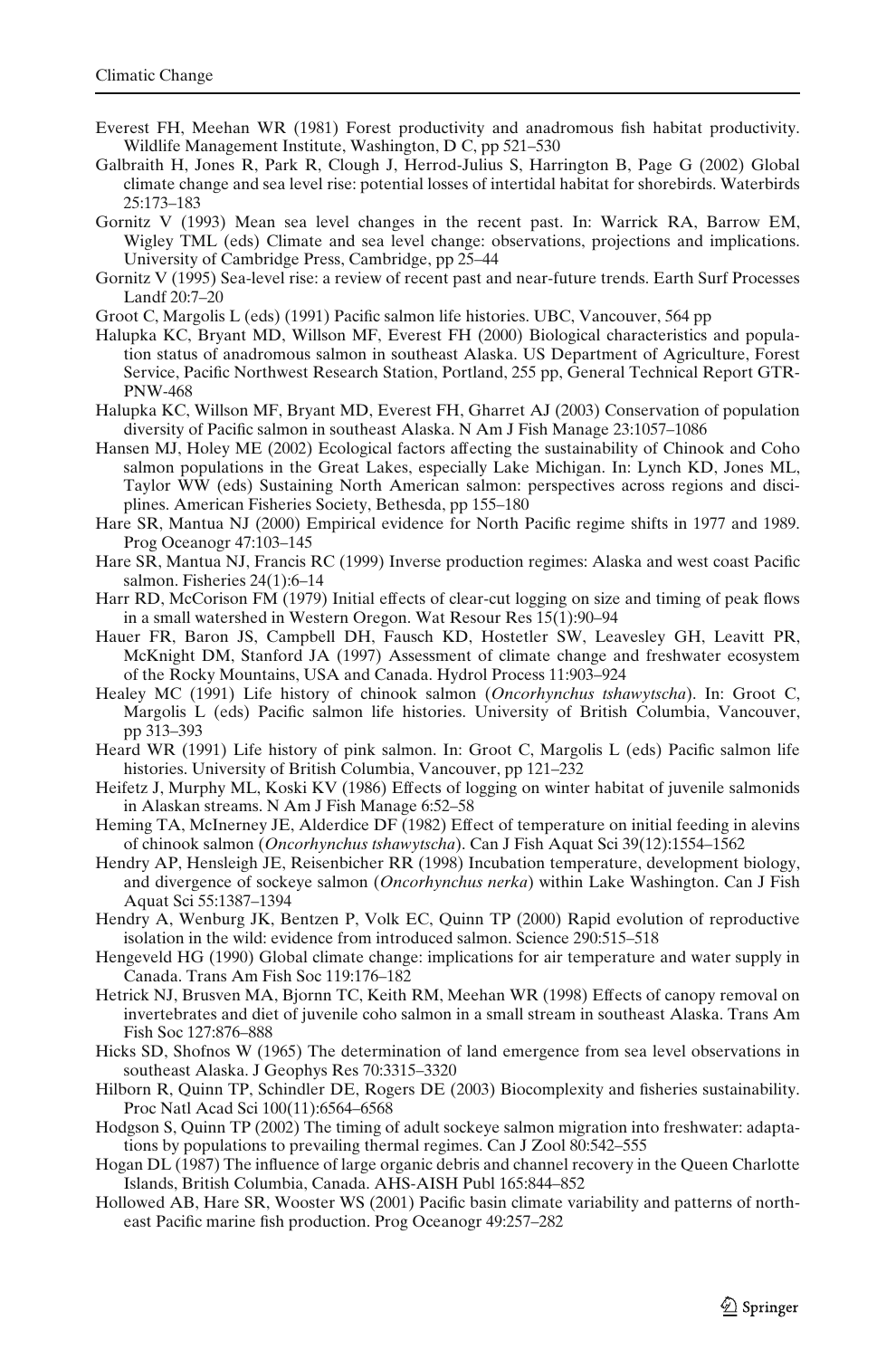- <span id="page-21-0"></span>Holtby LB, McMahon TE, Scrivener JC (1989) Stream temperatures and inter-annual variability in the emigration timing of coho salmon (*Oncorhynchus kisutch*) smolts and fry and chum salmon (*O. keta*) fry from Carnation Creek, British Columbia. Can J Fish Aquat Sci 46:1396–1405
- Holtby BL, Andersen BC, Kadowaki RK (1990) Importance of smolt size and early ocean growth to inter-annual variability in marine survival of coho salmon (*Oncorhynchus kitsch*). Can J Fish Aquat Sci 47(11):2181–2194
- Howe AL, Walker RJ, Olnes C, Bingham AE (2001) Revised edition harvest, catch, and participation in Alaska sport fisheries during 1997. Alaska Department of Fish and Game, Division of Sport Fish, Research and Technical Services, Anchorage, Fishery Data Series No. 98-25 (revised)
- Hughes NF (1998) A model of habitat selection by drift-feeding stream salmonids at different scales. Ecology 79:281–294
- Hutchinson GE (1957) A treatise on limnology. Volume I Geography, physics, and chemistry. Wiley, New York, 1015 pp
- IPCC (2007) Climate change 2007: the physical science basis. Contribution of Working Group I to the Fourth Assessment Report of the Intergovernmental panel on Climate Change. In: Solomon SD, Qin D, Manning M, Chaen Z, Marquis M, Avert KB, Tigor M, Miller HL (eds) Cambridge University Press, Cambridge, 996 pp
- Johnson AC, Swanston DN, McGee KE (2000) Landslide initiation, runout, and deposition within clear-cuts and old-growth forests of Alaska. J Am Water Res Assoc 35:1–14
- Kalkstein LS (1991) Global comparisons of selected GCM control runs and observed climate data. United States Environmental Protection Agency, Office of Policy, Planning, and Evaluation, Climate Change Division, Washington, D.C.
- Koski KV, Nicola SJ, Salo EO (1966) Alaskan salmon studies. Part A. Effects of logging on the productivity of pink salmon streams in Alaska. Fisheries Research Institute, University of Washington, Seattle, Periodic Report No. 3
- Larsen CF, Motyka RJ, Freymueller JT, Echlemeyer KA, Ivins ER (2005) Rapid viscoelastic uplift in southeast Alaska caused by pre-little ice age glacial retreat. Earth Planet Sci Lett 237:548–560
- Lawson PW, Logerwell EA, Mantua NJ, Francis RC, Agostini VN (2004) Environmental factors influencing freshwater survival and smolt production in Pacific Northwest coho salmon (*Oncorhynchus kisutch*). Can J Fish Aquat Sci 61:360–373
- Levy DA (1992) Potential impacts of global warming on salmon production in the Fraser River watershed. Canadian Technical Report of Fisheries and Aquatic Sciences 1889. Department of Fisheries and Oceans, Vancouver, 96 pp
- Lisle TE (1989) Sediment transport and resulting deposition in spawning gravels, North Coastal California. Water Resour Res 25(6):1303–1319
- Magnuson JJ, Meisner JD, Hill DK (1990) Potential changes in the thermal habitat of Great Lakes fish after global climate warming. Trans Am Fish Soc 119:254–264
- McDonald ME, Hershey AE, Miller MC (1996) Global warming impacts on lake trout in arctic lakes. Limnol Oceanogr 41(5):1102–1108
- Meacham CP, Clark JH (1994) Pacific salmon management—the view from Alaska. Alaska Fish Bull 1:76–80
- Mecklenburg CW, Mecklenburg TA, Thorsteinson LK (2002) Fishes of Alaska. American Fisheries Society, Bethesda, 1037 pp
- Meisner JD (1990) Effect of climatic warming on the southern margins of the native range of brook trout, Salvelinus fontinalis. Can J Fish Aquat Sci 47(6):1065–1070
- Melack JM, Dozier J, Goldman CR, Greenland D, Milner AM, Naiman RJ (1997) Effects of climate change on inland waters of the Pacific Coastal Mountains and western great basin of North America. Hydrol Process 11:971–992
- Mortensen D, Wertheimer A, Landingham J (1999) The relation between early marine growth of pink salmon *Oncorhynchus gorbuscha* and marine water temperature, secondary production, and survival to adulthood. Fish Bull 98:319–335
- Moscrip A, Montgomery D (1997) Urbanization, flood frequency, and salmon abundance in Puget Sound lowland streams. J Am Water Res Assoc 33:1289–1297
- Mote PW, Parson EA, Hamlet AF, Keeton WS, Lettenmaier D, Mantua N, Miles EL, Peterson DW, Peterson DL, Slaughter R, Snover AK (2003) Preparing for climate change: the water, salmon, and forests of the Pacific Northwest. Climatic Change 61:45–88
- Mueter FJ, Peterman RM, Pyper BJ (2002) Opposite effects of ocean temperature on survival rates of 120 stocks of Pacific salmon (*Oncorhynchus* spp.) in northern and southern areas. Can J Fish Aquat Sci 59:456–463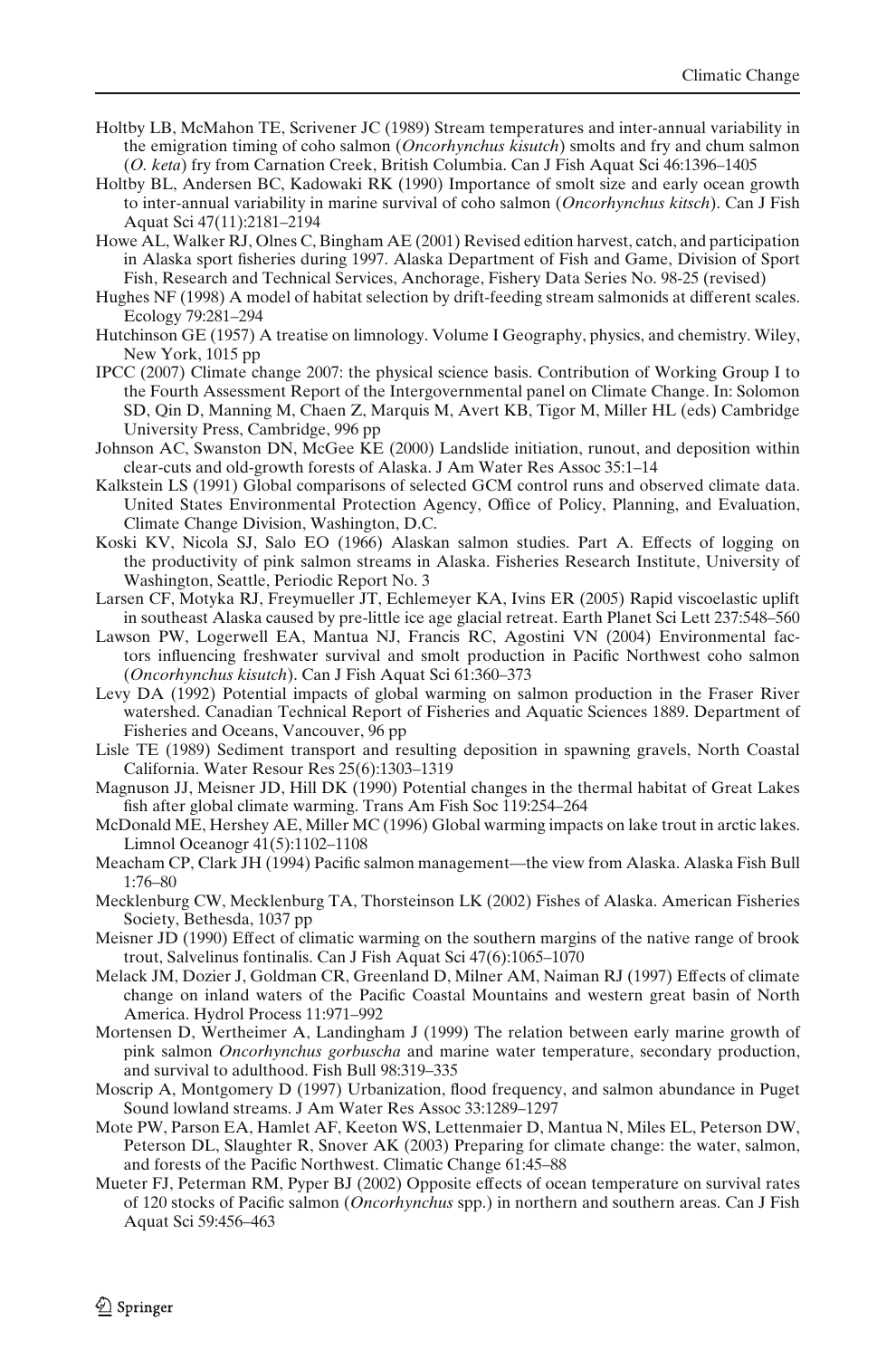- <span id="page-22-0"></span>Murphy ML (1985) Die-offs of pre-spawn adult pink salmon and chum salmon in southeastern Alaska. N Am J Fish Manage 5:302–308
- Murphy M, Heifetz J, Johnson S, Koski K, Thedinga J (1986) Effects of clear-cut logging with and without buffer strips on juvenile salmonids in Alaskan streams. Can J Fish Aquat Sci 43: 1521–1533
- Murphy ML, Heifetz J, Thedinga JF, Johnson SW, Koski KV (1989) Habitat utilization by juvenile Pacific salmon (*Oncorhynchus*) in the glacial Taku River, southeast Alaska. Can J Fish Aquat Sci 46:1677–1685
- Neal EG, Walter TM, Coffeen C (2002) Linking the Pacific decadal oscillation to seasonal stream discharge patterns in Southeast Alaska. J Hydrology 263:188–197
- Nehlson W (1997) Pacific salmon status and trends—a coastwise perspective. In: Stouder DJ, Bisson PA, Naiman RJ (eds) Pacific salmon and their ecosystems, status and future options. Chapman and Hall, New York, pp 41–50
- Neumann JE, Yohe G, Nicholls R, Manion M (2000) Sea-level rise and global climate change: a review of impacts to U.S. coasts. Pew Center on Global Climate Change, Arlington, 43 pp, [www.pewclimate.org](http://www.pewclimate.org)
- Nickelson TE, Rodgers JD, Johnson SL, Solazzi MF (1992) Seasonal changes in habitat use by juvenile coho salmon (*Oncorhynchus kisutch*) in Oregon coastal streams. Can J Fish Aquat Sci 49:783–789
- Nowacki G, Shephard M, Krosse P, Pawuk W, Fisher G, Baichtal J, Brew D, Kissinger E, Brock T (2001) Ecological subsections of southeast Alaska and neighboring areas of Canada. USDA Forest Service, Alaska Region, Juneau, 306 pp, R10-TP-75
- Pahlke KA (1995) Coded wire tagging studies of Chinook salmon of the Unuk and Chickamin rivers, Alaska, 1983–1993. Alaska Fish Res Bull 2(2):93–113
- Peltier R (2001) Global glacial isostatic adjustment and modern instrument records of relative sea level history. In: Douglas BC, Kearney MS, Leatherman SP (eds) Global glacial isostatic adjustment and modern instrument records of relative sea level history. Academic, New York, pp 65–96
- Pentec Environmental Inc (1991) Factors affecting pink salmon pre-spawning mortality in southeast Alaska. Alaska Working Group on Cooperative Forestry/Fisheries Research, Juneau, 81 p
- Peterson NP (1982) Immigration of juvenile coho salmon (*Oncorhynchus kisutch*) into riverine ponds. Can J Fish Aquat Sci 39:1308–1310
- Poff NL, Allan JD (1995) Functional organization of stream fish assemblages in relation to hydrological variability. Ecology 76:606–617
- Pollock MM, Pess GR, Beechie TJ, Montgomery DR (2004) The importance of beaver ponds to coho production in the Stillaguamish River basin, Washington, USA. N Am J Fish Manage 24(3): 749–760
- Pyper BJ, Peterman RM (1999) Relationship among adult body length, abundance, and ocean temperature for British Columbia and Alaska sockeye salmon (*Oncorhynchus nerka*), 1967– 1997. Can J Fish Aquat Sci 56:2726–1730
- Quinn TP (2005) The behavior and ecology of Pacific salmon and trout. University of Washington Press, Seattle
- Quinn TP, Kinnison MT, Unwin MJ (2001) Evolution of chinook salmon (*Oncorhynchus tshawytscha*) populations in New Zealand: pattern, rate, and process. Genetica 112–113: 493–513
- Rahmstorf S (2007) A semi-empirical approach to projecting future sea-level rise. Science 315: 368–370
- Reeves GH, Burnett KM, McGarry EV (2003) Sources of large wood in the main stem of a fourthorder watershed in coastal Oregon. Can J For Res 33:1363–1370
- Rogers DE, Rogers BJ (1998) Limnology in the Wood River Lakes. University of Washington, Fisheries Research Institute, Seattle
- Rosenfeld J, Porter M, Parkinson E (2000) Habitat factors affecting the abundance and distribution of juvenile cutthroat trout (*Oncorhynchus clarki*) and coho salmon (*Oncorhynchus kisutch*). Can J Fish Aquat Sci 57:766–774
- Rouse WR, Douglas MSV, Hecky RE, Hershey AE, Kling Lesack L, Marsh P, McDonald M, Nicholson BJ, Roulet NT, Smol JP (1997) Effects of climate change on the freshwaters of arctic and subarctic North America. Hydrol Process 11(8):873–902
- Salo EO (1991) Life history of chum salmon. In: Groot C, Margolis L (eds) Pacific salmon life histories. University of British Columbia, Vancouver, pp 233–309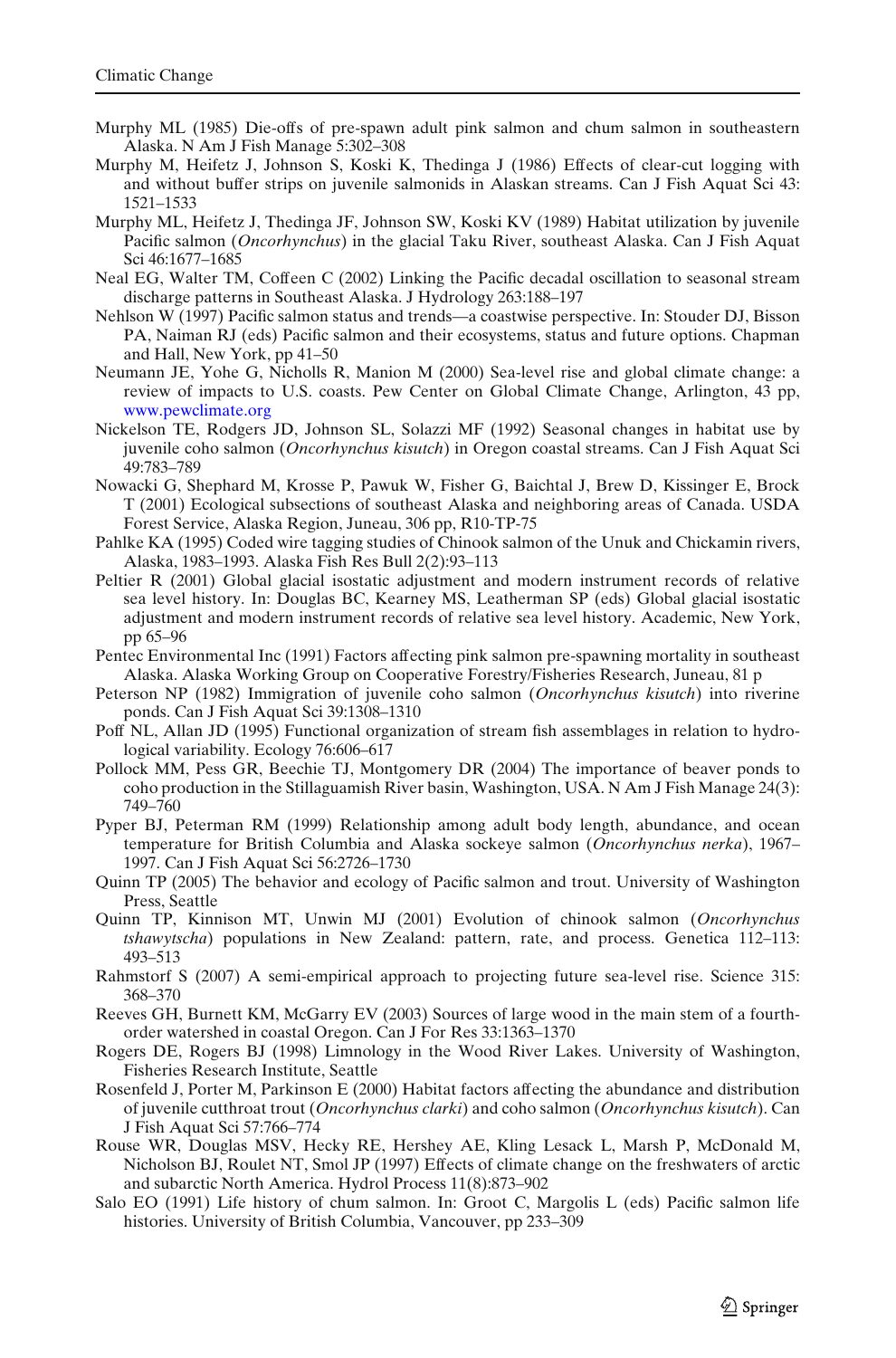- <span id="page-23-0"></span>Sampson JR (1994) The distribution and habitat value of wetlands created by beaver (Castor canadensis) in southeast Alaska. MS Thesis. University of Washington, Seattle, 71 pp
- Schaberg KL (2006) Importance of muskeg channel habitats to juvenile coho salmon in the Situk River, Alaska: seasonal patterns of use and contribution to total smolt production. MS Thesis. University of Alaska, Fairbanks
- Schindler DW (1997) Widespread effects of climatic warming on freshwater ecosystems in North America. Hydrol Process 11:1043–1067
- Scott WB, Crossman EJ (1973) Freshwater fishes of Canada. Fisheries Research Board of Canada, Ottawa, 966 pp
- Shaul L, McPherson S, Jones E, Crabtree K (2003) Stock status and escapement goals for coho salmon stocks in southeast Alaska. Alaska Department of Fish and Game, Juneau, 40 pp, Special Publication No. 03-02
- Smith JB, Tirpak DA (1989) The potential effects of global climate change on the United States. US Environmental Protection Agency, Hemisphere Publishing Corporation, Washington, DC, 349 pp
- Smoker WA (1955) Effects of stream flow in silver salmon production in western Washington. PhD Dissertation. University of Washington, Seattle, 175 pp
- Sommer TR, Nobriga ML, Harrell WC, Batham W, Kimmerer WJ (2001) Floodplain rearing of juvenile Chinook salmon: evidence of enhanced growth and survival. Can J Fish Aquat Sci 58:325–333
- Stewart IT, Cayan DR, Dettinger MD (2004) Changes in snowmelt runoff timing in Western North America under a 'business as usual' climate change scenario. Clim Change 62:217–232
- Swales S, Levings CD (1989) Role of off-channel ponds in the life cycle of coho salmon (*Oncorhynchus kisutch*) and other juvenile salmonids in the Coldwater River, British Columbia. Can J Fish Aquat Sci 46:232–242
- Swanson FJ, Benda LE, Duncan SH, Grant GE, Megahan WF, Reid LM, Ziemer RR (1987) Mass failures and other processes of sediment production in Pacific Northwest forest landscapes. In: Salo EO, Cundy TW (eds) Streamside management: forestry and fishery interactions. University of Washington, Seattle, pp 9–38
- Swanston DN (1970) Mechanics of debris avalanching in shallow till soils of Southeast Alaska. USDA Forest Service, Pacific Northwest Research Station, Portland, 17 pp, General Technical Report PNW-103
- Tang J, Bryant MD, Brannon EL (1987) Effects of temperature extremes on the mortality and development rates of coho salmon (*Oncorhynchus kisutch*) embryos and alevins. Prog Fish Cult 49(2):167–174
- Taylor EB (1990) Environmental correlates of life-history variation in juvenile chinook salmon, *Oncorhynchus tshawytscha* (Walbaum). J Fish Biol 37:1–17
- Thedinga JF, Murphy ML, Heifetz J, Koski KV, Johnson SW (1989) Effects of logging on size and age composition of juvenile coho salmon (*Oncorhynchus kisutch*) and density of presorts in Southeast Alaska Streams. Can J Fish Aquat Sci 46:1383–1391
- Titus JG (1990) Sea level rise. In: Smith JB, Tirpak DA (eds) The potential effects of global climate change on the United States. Hemisphere, New York, pp 319–365
- Torgersen CE, Price DM, Li HW, McIntosh BA (1995) Thermal refugia and Chinook salmon habitat in Oregon: application of airborne thermal videography. In: Mausel P (ed) Proceedings of the 15th biennial workshop on color photography and videography in resource assessment. American society for photogrammetry and remote sensing, Terre Haute, pp 167–171
- Trenberth KE (1999) Conceptual framework for changes of extremes of the hydrological cycle with climate change. Clim Change 42:327–339
- Tripp D (1998) Evolution of fish habitat structure and diversity at log jams in logged and unlogged streams subject to mass wasting. In: Hogan DL, Tschaplinski PJ, Chatwin S (eds) Carnation creek and queen charlotte islands: applying 20 years of coastal research to management solutions. Land Management Handbook 41. British Columbia Ministry of Forests, Victoria, pp 97–108
- Tripp DB, Poulin VA (1986a) The effects of logging and mass wasting on salmonid spawning habitat in streams on the Queen Charlotte Islands. Research Branch, Ministry of Forests and Lands, Victoria, 29 pp
- Tripp DB, Poulin VA (1986b) The effects of mass wasting on juvenile fish habitats in streams on the Queen Charlotte Islands. Research Branch, Ministry of Forests and Lands, Victoria, 48 pp, Report 45
- Waples RS (1991) Pacific salmon, *Oncorhynchus* spp., and the definition of "species" and the Endangered Species Act. Mar Fish Rev 53(3):11–22